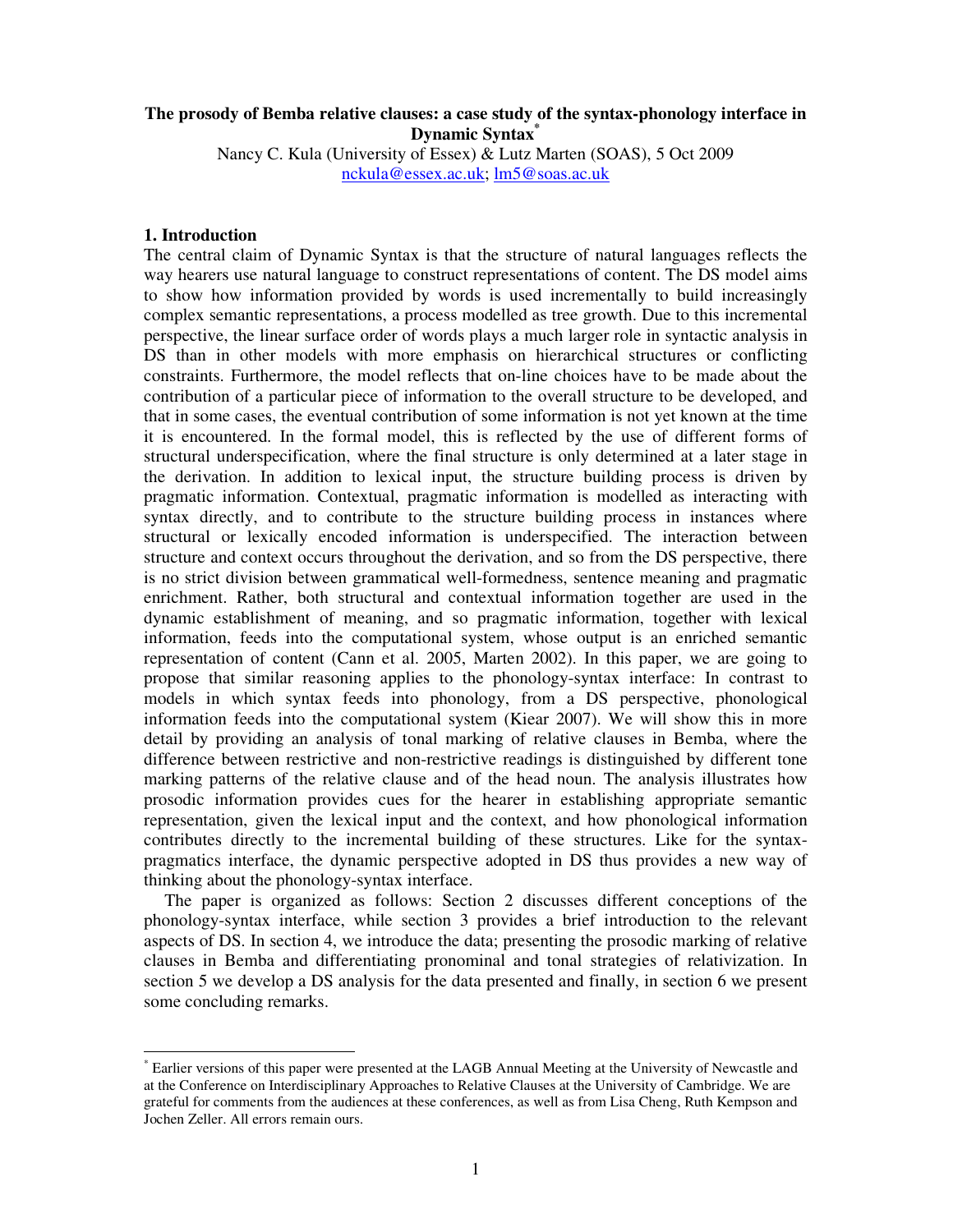#### **2. Phonology-syntax interface**

The study of linguistic interfaces has attracted increasing attention in formal linguistics over the last decades. In particular the nature of human syntactic knowledge is often claimed to be related to interface conditions, in that syntactic derivations are constrained by wellformedness conditions at the interface between syntactic computation and phonological and semantic-pragmatic knowledge. Within this perspective, it is furthermore often assumed that linguistic knowledge is modularized, and that syntax and phonology constitute distinct, encapsulated modules with their own vocabularies. Communication between the modules is mediated through interfaces, at which only specific information is visible (cf. Chomsky 1995, Jackendoff 2002, Inkelas and Zec 1990, Selkirk 1984, Szendroi 2001, Truckenbrodt 1999).

(1) Chomsky (1995) t-model

-



Furthermore, as can be seen in (1), syntactic derivation is assumed to proceed without consideration of phonological structure until a complete derivation (or, in other models, a complete cycle, or phase) is merged at the interface. Interface conditions then determine whether the derivation is well-formed, or crashes. Although not intended to be interpreted in that way<sup>1</sup>, the relation between syntax and phonology in the model seems to assume speaking, or language production, as the paradigm case for linguistic knowledge – hence syntactic structure is constructed first, and then sent to the phonological component which among other things translates the syntactic structure into audible sound.

 From a DS perspective, in contrast, the interaction between phonology and syntax is characterized by the way in which phonological information feeds into structure building processes, following from the overall parsing-based perspective of the model. As with pragmatic and contextual information, phonological information is assumed to interact directly with syntax, so that phonological information is available at every stage of the derivation. Hence syntactic knowledge and phonological knowledge are not viewed as categorically distinct, represented as encapsulated modules, whose information flow has to be mediated by interfaces. Although both systems operate with distinct vocabulary, they interact freely in that all information available is used to construct an appropriate semantic representation for the utterance at hand. Rather than syntax feeding into phonology, DS postulates a feeding relation between phonology and syntax: Phonology provides hearers with parsing cues which are used for lexical access (Kaye 1989), and for building structured semantic representations on a left-to-right basis (Kula 2002, Kiaer 2005, 2007).

# (2) sound  $\rightarrow$  phonology  $\rightarrow$  lexicon  $\rightarrow$  syntax/pragmatics  $\rightarrow$  interpretation

The role of phonology in this conception is thus two-fold. On the one hand, phonological knowledge of a given language allows the hearer to divide the continuous input stream of sound into discrete units which can be matched against lexical entries, as argued in Kaye

 $1$ <sup>1</sup> The model is assumed to be concerned with competence, and is thus meant to be independent of and unrelated to performance factors.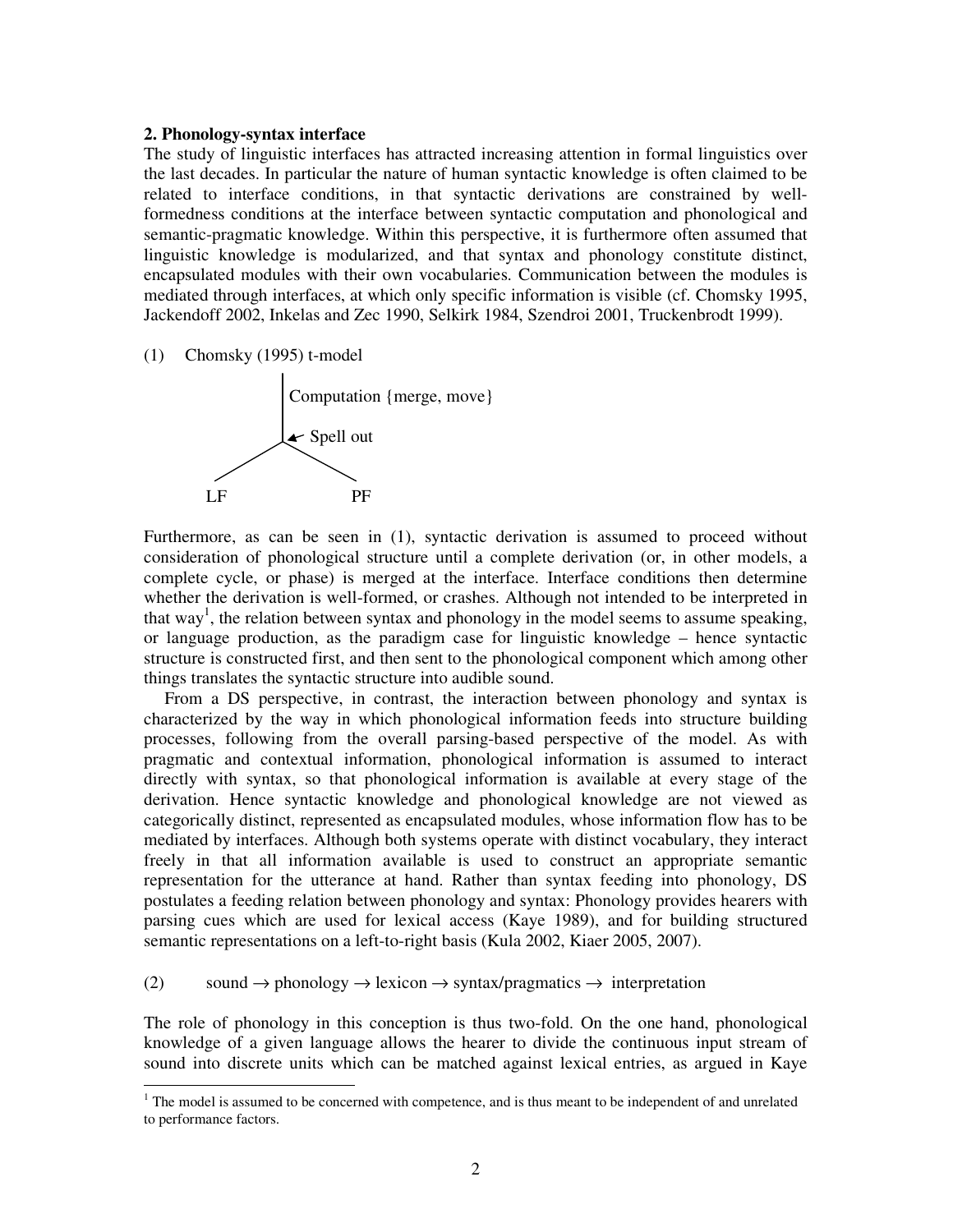(1989). On the other hand, phonological knowledge, in particular suprasegmental phonology, guides the hearer in the parsing process by providing cues indicating how lexical information is to be projected at a given stage in the parse. Kiaer (2007) shows how intonation and phonological phrasing is exploited for the construction of multiple left-dislocation in Korean: Only with the correct intonational pitch are these multiple dislocation sentences acceptable. The choice of the correct structural representation has to be made on-line, and requires appropriate prosodic information. In that sense, as Kiaer argues, phonological information feeds into syntactic structure building. Kiaer's conception of the phonology-syntax interface is confirmed by the analysis to be presented in this paper. We will show that tone plays a central role in structure building in Bemba relative clauses. Tonal information in Bemba can thus be analysed like intonation in Korean, as feeding into syntactic structure building. However, before we develop our analysis in detail, we will present a brief introduction to the relevant DS background in the next section.

#### **3. A Dynamic Syntax perspective on Bemba structure**

Before discussing the prosody in Bemba relative clauses, we will provide in this section a brief introduction to assumptions we make about the DS analysis of Bemba morphological and syntactic structure, building on previous DS analyses of related Bantu languages such as Swahili, Otjiherero or siSwati (Cann et al. 2005: Chapter 7, Kempson et al. 2010, Marten 2007, Marten et al. 2008). Bemba has morphologically complex verbs and nouns, and comparatively free word-order with unmarked SVO order. Lexical subjects, and sometimes objects, are co-indexed on the verb by agreement markers, which we analyse as pronominal clitics. In the appropriate context overt NPs can be omitted, and the inflected verb can function as a complete utterance. $2$ 

(3) bá-ka-fúm-a SM2-FUT-come-FV 'They will come'

-

The DS approach to Bemba structure, and Bantu structure more generally, is that individual morphemes of the verbal structure make their own, lexically specified contribution to tree development. For example, the subject marker projects a metavariable which can be resolved from the context, tense markers project partial tree structure in addition to temporal information, and the verb provides conceptual information about the predicate, in addition to, in the case of transitive verbs, licensing the building of an object node. Since basic predicateargument structure in Bantu can typically be built from morphological information, overt lexical noun phrases serve in many cases to provide new information, or background information against which the main assertion is to be assessed. In DS terms, overt noun phrases are typically introduced through unfixed nodes or linked structures, and only later associated with a fixed position in the tree, or only related to the main tree through anaphoric linkage. Their function is often related to information structure, and so their contribution to the tree interacts closely with information available (or not available) from the context. In this section, we are concentrating on aspects of Bemba structure relevant to the data and analyses discussed in sections 4 and 5, and so will focus on core structure building, driven by the

 $2$  We use the following non-standard abbreviations in the glosses: numbers before nouns indicate the noun class number of the noun; FV = Final Vowel, OM = object marker; REL = relative marker; SM = subject marker; an acute accent indicates high tone, low tone is unmarked. Note also that there is vowel fusion whenever a low vowel is followed by a high vowel so that a sequence of /a-i/ as in *ka-isa* 'will come', for example, is pronounced as [e:]. We do not represent such fusions in our examples for expository reasons only.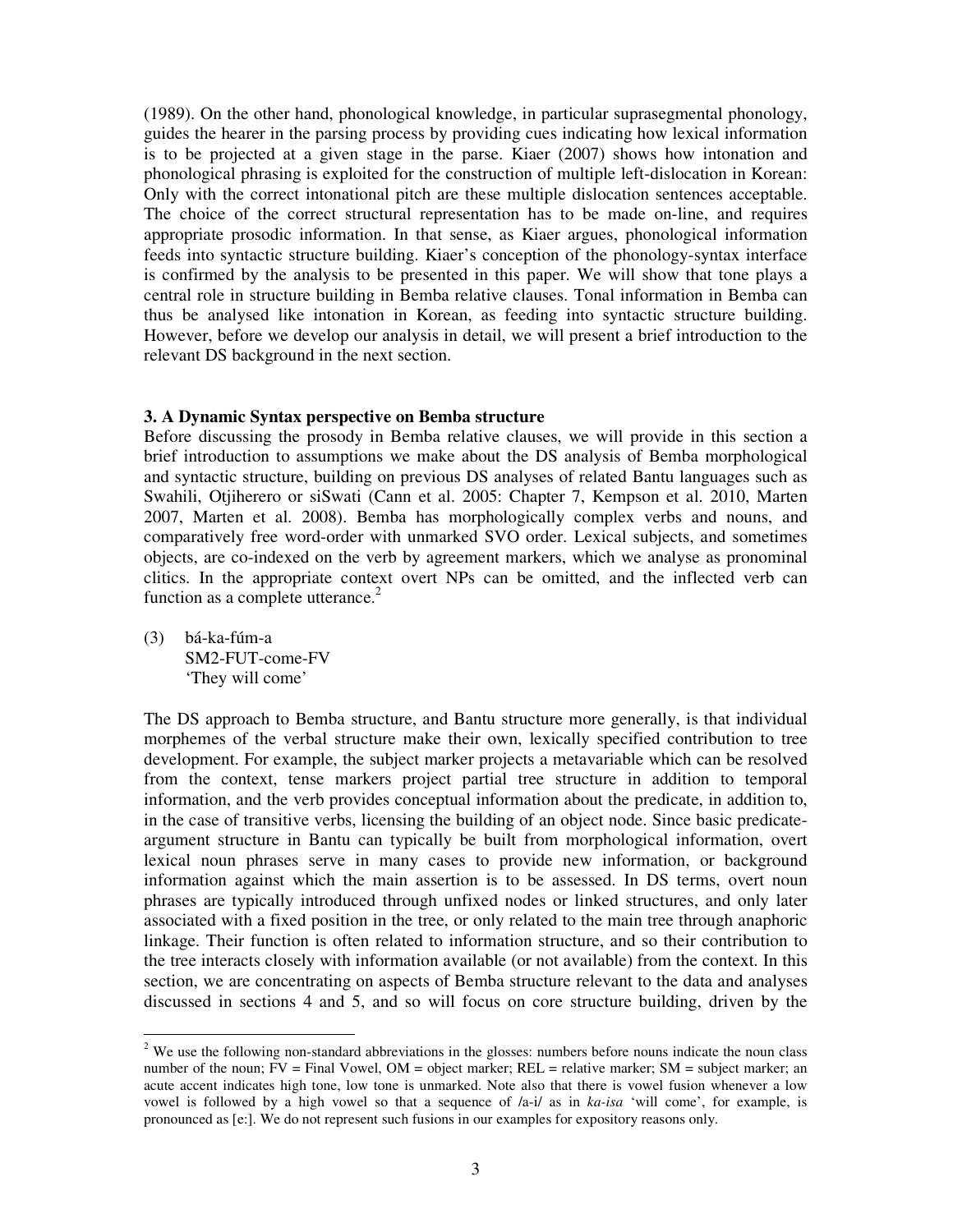inflected verb, as well as on the internal structure of noun phrases, as these provide the structural context in which information from the relative clause is projected.

As already noted, we assume that the subject marker lexically provides a restricted metavariable and, furthermore, that subject markers require the presence of a locally unfixed node, dominated by the local root node

(4) IF  $?Ty(e), <\uparrow_0> <\uparrow_1^*>?Ty(t)$ *bá*- THEN put(Fo(U<sub>CLASS2</sub>), ?∃x(Fo(x))) ELSE abort

The restriction on the metavariable ( $U_{\text{CLASS2}}$ ) acts as a restriction on substitution, and so we assume that noun classes have semantic content. This is uncontentious for class 1 which denotes humans and class 2 which denotes human plurals or can be used for human singulars to express politeness. For noun classes in Swahili, Contini-Morava (2002) argues that they have a semantic base, and we assume that similar arguments apply to Bemba noun classes.

A parse of (4) sets out with the information from the subject marker decorating a locally unfixed node, and the metavariable being substituted by an appropriate term from the context, which we here assume is *bamayo* 'mothers'. After parsing the subject marker, lexical information from the future tense marker *-ka-* annotates the root note with appropriate tense information which we represent somewhat simplified as Tns(FUT). However, in addition we assume that the tense marker also contributes to developing the tree by licensing the building of a fixed subject and a fixed predicate node.

(5) bá-ka- ... SM2-FUT- ?Ty(t), Tns(FUT)  $?Ty(e), \Diamond$  $\overline{\phantom{a}}$  $?Ty(e \rightarrow t)$  $<\uparrow_0>>\uparrow_1$ \*>?Ty(t), Ty(e), Fo(bamayo')

The presence of the fixed subject node allows the unfixed node to merge with the subject node, fulfilling the requirement ?Ty(e), and thus to become fixed as the logical subject of the ensuing proposition. The parsing of the subject marker and the tense marker alone is thus sufficient to construct a predicate frame with only information about the predicate outstanding.

\n- (6) bá-ka- ...
\n- SM2-FUT-
\n- $$
?Ty(t)
$$
,  $Tns(FUT)$
\n- Fo(bamayo'),  $Ty(e)$   $?Ty(e → t)$ ,  $\Diamond$
\n- (7) IF  $?Ty(e → t)$
\n- $-fúm$ - THEN  $put(Fo(fúm), Ty(e → t))$  ELSE abort
\n

Parsing of the verb *-fúm-* 'come' results in the annotation of the predicate node, and the tree can then duly be completed. It is tempting to analyse the final vowel *-a*, which follows the verb root in *bá-ka-fúm-a* 'they will come', as encoding some restriction on the completion of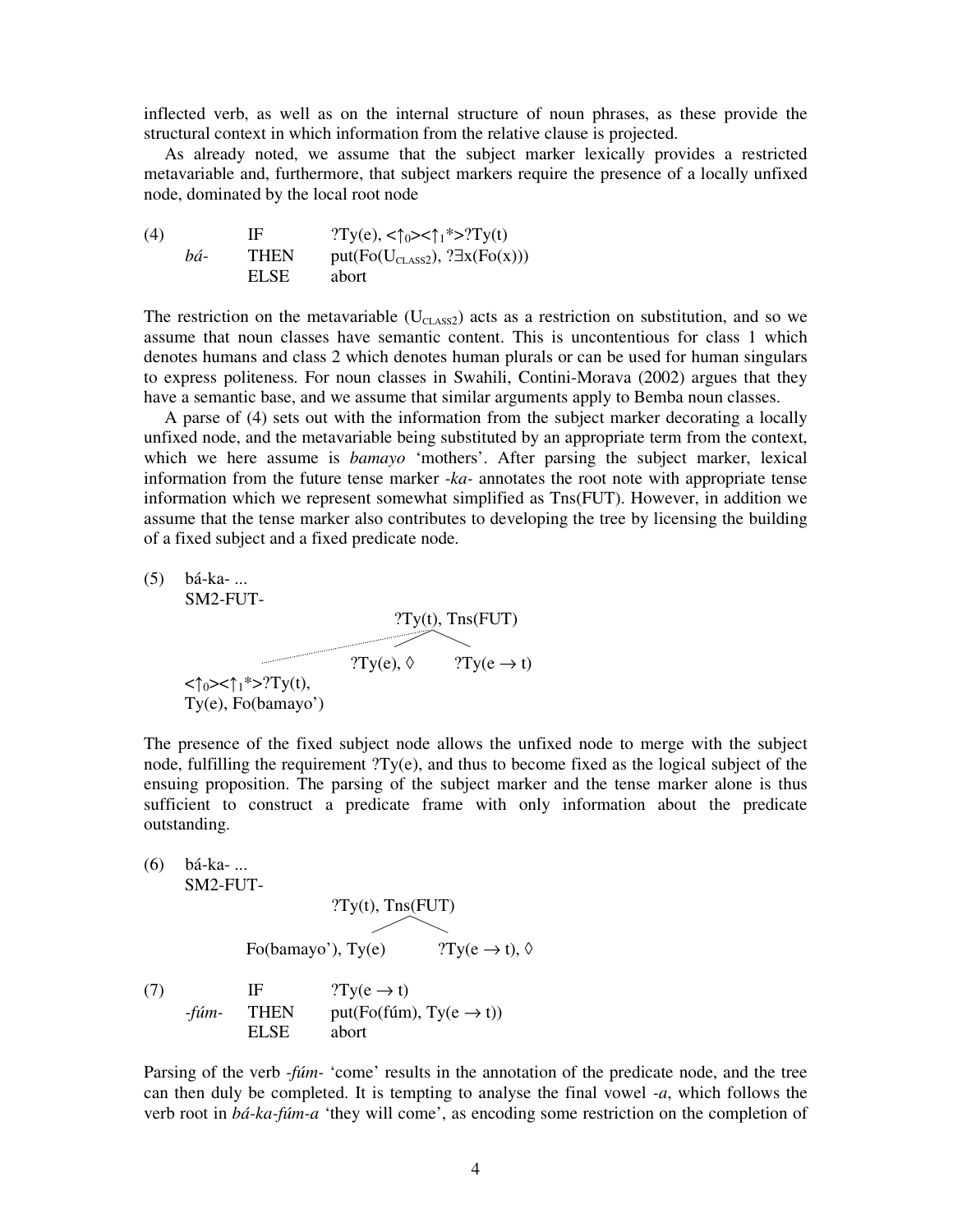the tree, similar to the DS analysis of TAM suffixes in head-final languages like Japanese (Cann et al. 2005: 240). However, in transitive clauses, the object normally follows the verb (and hence the final vowel), and so the final vowel cannot be analysed as requiring the completion of the tree. A more promising line of enquiry might be to relate the final vowel to valency-changing operations, as all verbal derivational suffixes ('extensions' in Bantu terms) precede the final vowel – thus the arity of the predicate has to be fixed before the final vowel is parsed, or in other words, all argument nodes have to be built, although not necessarily be decorated. However, we will leave the question open for the time being.

 A potential problem with the approach taken so far is presented by perfect verbs, as in these TAM markers are not placed between the subject marker and the verb root (as in the future tense example discussed so far), but follow the verb root, replacing the final vowel.

(8) bá-fík-íle maílo SM2-arrive-PERF yesterday 'They arrived yesterday'

Since we assume that verbs like *-fik-* 'arrive' have a lexical trigger ?Ty( $e \rightarrow t$ ), as in the lexical entry in (7), above, the parse would abort once *-fík-* is encountered, as no fixed predicate node has been built yet. As a solution to this problem, we assume that these cases require the licensing of structure building which anticipates specific tense information. The building of a fixed subject node and a fixed predicate node is licensed after the subject marker has been parsed, but subject to a requirement at the root node that the tense be perfect.

(9) bá- ... SM2- ?Ty(t), ?Tns(PERF)  $?Ty(e), \Diamond$  $\overline{\phantom{a}}$  $?Ty(e \rightarrow t)$  $<\uparrow_0>>\uparrow_1*>>?Ty(t)$ , Ty(e), Fo(bamayo')

The tense requirement is fulfilled once the perfect suffix *-ile* is parsed, and so the partial tree can be completed (or further developed, for example if an object is following). If, however, the tense requirement is not fulfilled, the derivation fails. The anticipatory building of structure is thus tightly restricted to perfect forms in which tense marking appears after the verb root. For ease of exposition, however, we will restrict the discussion in the following sections to more canonical examples with TAM morphemes before the verb root.

 Like verbs, Bemba nouns are morphologically complex, consisting of an augment, or preprefix, a noun class prefix, and a nominal stem.

(10) u-mú-ntu AUG-1-person 'a/the person'

The augment can be present or absent, depending on the context in which the noun is used. The specific criteria relevant to presence or absence of the augment provide a heterogeneous set, and are not clearly related to a particular function. Because the augment is absent in wordformation, it is often assumed that it fulfils a syntactic, rather than a morphological function, and in related Bantu languages, the augment has been argued to fulfil semantic or pragmatic functions as well (e.g. in Luganda, Hyman and Katamba 1993, Ferrari-Bridgers 2009).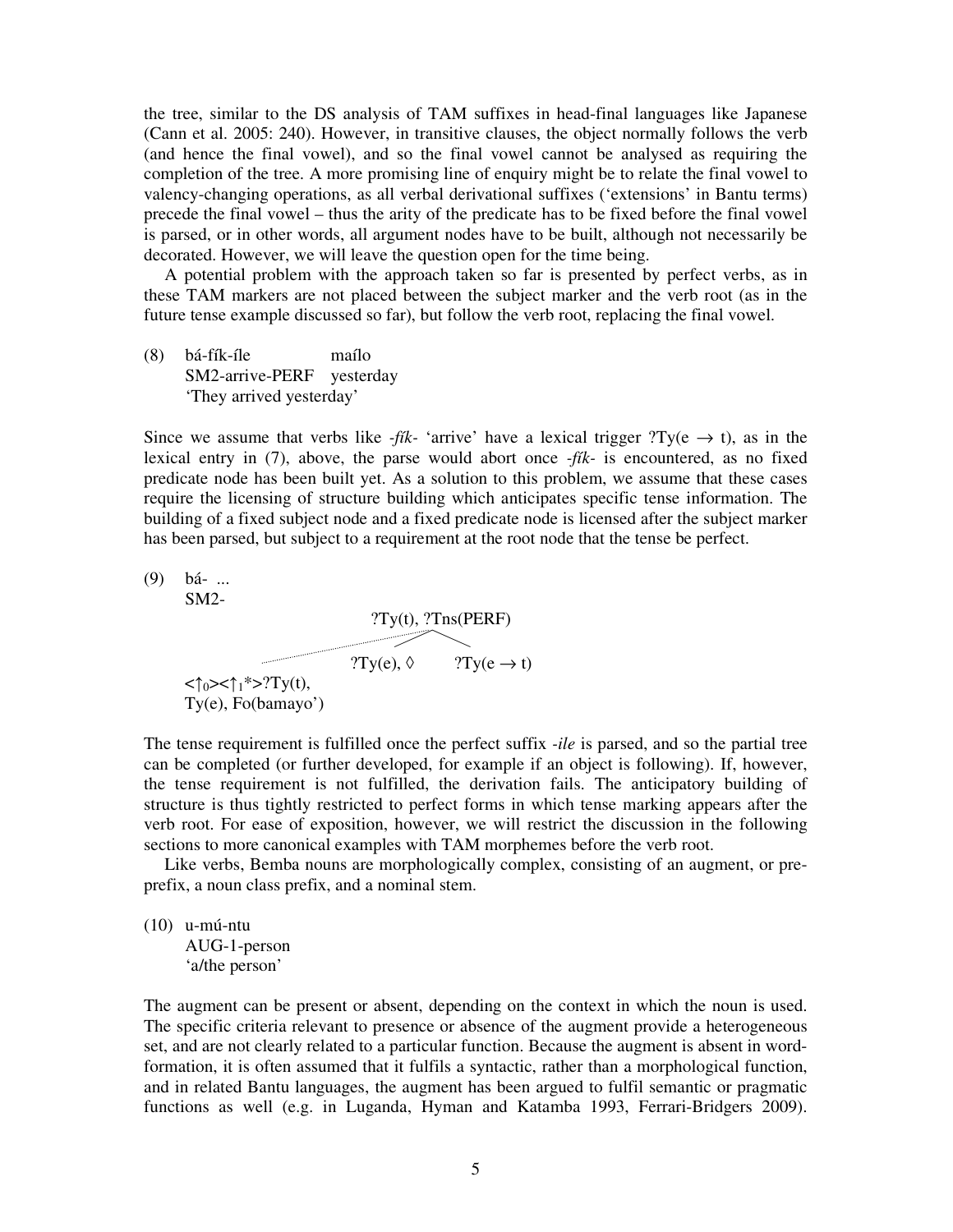However, the distribution and function of the augment in Bemba are still subject to on-going research (see Givón 1969 for an early account, and Kula 2009 for a recent update), and we will not present a detailed analysis of the morpheme. Similarly, it has been argued that noun class prefixes play a role in syntax as well as in morphology, as exponents of gender or number features (e.g. Carstens 1991), but at least for Bemba, further work is needed to ascertain this. From the DS perspective, we assume that nominals project complex structure, consisting of determiner (in the illustrative example below taken to be existential quantification, with an epsilon  $(\epsilon)$  term to be created), variable, and restrictor (in the example below *múntu*, 'person').

(11)  
\n
$$
?Ty(e)
$$
\n
$$
Fo(\lambda P.(\varepsilon, P)), Ty(cn \to e) [determiner]
$$
\n
$$
Fo(x), Ty(e) [variable] \qquad Fo(\lambda y.(y, múntu'(y))), Ty(e \to cn) [restrictor]
$$

This complex structure reflects the compositional semantic structure of noun phrases, in which a nominal variable is restricted by the lexical nominal predicate, and where quantification is modelled with recourse to the epsilon calculus (Blackburn and Meyer-Viol 1994). However, we will not discuss quantification in any detail, other than using epsilon  $(\epsilon)$ terms for existential, and tau (τ) terms for universal quantification. We assume tentatively that the nominal root and the noun class prefix are part of one lexical representation, which decorates the restrictor node. Consistent with out earlier observation that noun classes have denotational-semantic content, we thus do not assume that noun classes prefixes encode straightforwardly number or quantification. On the other hand, we assume that the augment fulfils a functional, rather than a lexical role, even though the exact function needs still to be established, and we will not provide an analysis of this here. Rather, we will assume the representation in (11), and that nominals like *umúntu* 'person' project this structure lexically. We also assume for the time being that the pointer is placed lexically at the variable node when the noun is parsed, but we will have reason to revise this when discussing the tone marking of nouns in section 5.

We now turn to discussing Bemba relative clauses in the following section, and to a DS analysis of the data in section 5, for which the short discussion about Bemba structure provides the background.

### **4. Prosodic marking of relative clauses in Bemba**

Like many Bantu languages, Bemba employs different strategies for encoding relative clauses, including the use of relative markers and tone marking of both the relative clause and the head noun (Sharman and Meeussen 1955, Cheng and Kula 2006, Kula and Cheng 2007, Kula 2007). We first illustrate tone marking of the head noun of relative clauses which distinguishes restrictive and non-restrictive readings of relative clauses, then discuss the use of pronominal relative markers and tone marking of the relative clause and show how the different formal strategies are related to restrictive and non-restrictive readings. Finally we introduce headless relative clauses which are always marked by a pronominal relative marker and show that despite the absence of a head noun carrying tonal marking differentiating restrictive from non-restrictive interpretations, headless relatives always have a restrictive interpretation.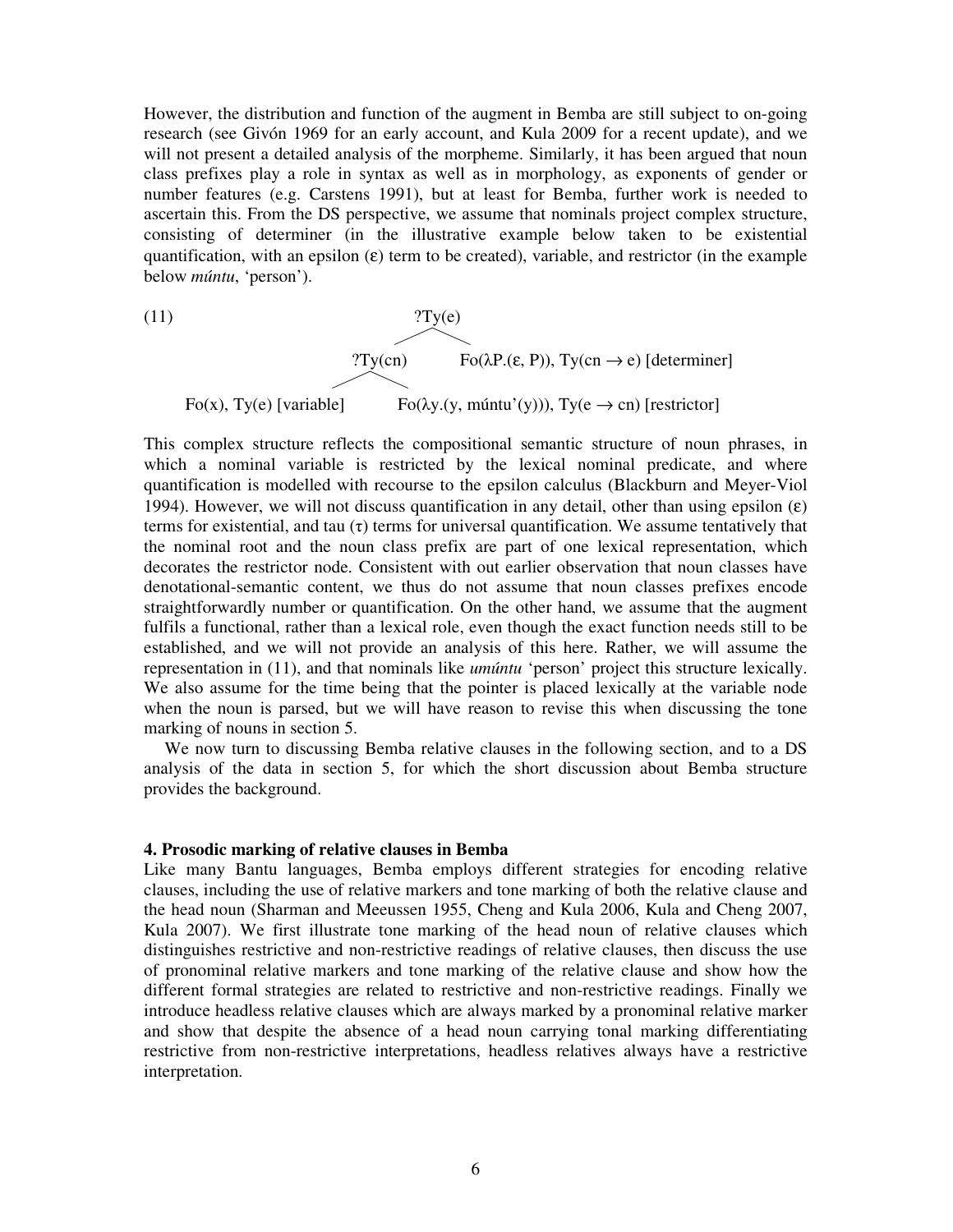# **4.1. Tonal marking of the head noun**

Nouns functioning as head nouns of relative clauses can be distinguished by their tone marking. A word-final high (H) tone is found with restrictive relatives (12), while a final low (L) tone is found with non-restrictives (13). In both cases, the predicate of the relative clause is marked as being in a relative clause, as will be discussed in the following section.

- (12) abá-ntú ábá-ka-ís-a bá-ka-fúm-a ku-Lusaka 2-people REL.SM2-FUT-come-FV SM2-FUT-come-FV 17-Lusaka 'The people who will come will come from Lusaka' (restrictive)
- (13) abá-ntu ábá-ka-ís-a bá-ka-fúm-a ku-Lusaka 2-people REL.SM2-FUT-come-FV SM2-FUT-come-FV 17-Lusaka 'The people, who will come, will come from Lusaka' (non-restrictive)

The difference in tone marking of relative clause head nouns in Bemba has first been noted by Sharman (1956), who relates the tone marking to a similar tonal alternation on verb forms, often called a distinction between conjoint and disjoint verb forms (e.g. Meeussen 1959, Creissels 1996). We will return to the relation between nominal and verbal tone marking in section 5. In any event, the data so far show that Bemba restrictive and non-restrictive relatives are formally distinguished through tonal marking of the head noun. In the next section we will show that further formal distinctions are found within the relative clause.

# **4.2. Pronominal and tonal marking of the relative clause**

In addition to tonal marking of relative clause head nouns, tone marking of the predicate of the relative clause is sensitive to the distinction between restrictive and non-restrictive readings. There are two basic different strategies for relative clause marking in Bemba: a pronominal strategy and a tonal strategy. The pronominal strategy of relativization uses a relative marker in the form of a relative concord in subject relatives and a demonstrative based relative pronoun in non-subject relatives. The two pronominal forms allow for both restrictive and non-restrictive readings as shown in (14-17) below.

- (14) abá-ntú á-bá-ka-ísa bá-ka-fúma ku-Lusaka (pronominal) 2-people 2REL-SM2-FUT-come SM2-FUT-come 17-Lusaka 'The people who will come will come from Lusaka' (restrictive)
- (15) abá-ntu á-bá-ka-ísa bá-ka-fúma ku-Lusaka (pronominal) 2-bantu 2REL-SM2-FUT-come SM2-FUT-come 17-Lusaka 'The people, who will come, will come from Lusaka' (non-restrictive)
- (16) abá-ntú ábo Chisanga á-mwééne maílo na-bá-ya (pronominal) 2-person 2REL Chisanga SM1-see.PERF yesterday TNS-SM2-go 'The people that Chisanga saw yesterday have gone' (restrictive)
- (17) abá-ntu ábo Chisanga á-mwééne maílo na-bá-ya (pronominal) 2-person 2REL Chisanga SM1-see.PERF yesterday TNS-SM2-go 'The people, that Chisanga saw yesterday, have gone' (non-restrictive)

The first two examples show the pronominal strategy in subject relatives expressing restrictive and non-restrictive readings, as can also be seen from the tonal marking of the head nouns. The second pair of examples shows object relatives formed with the demonstrative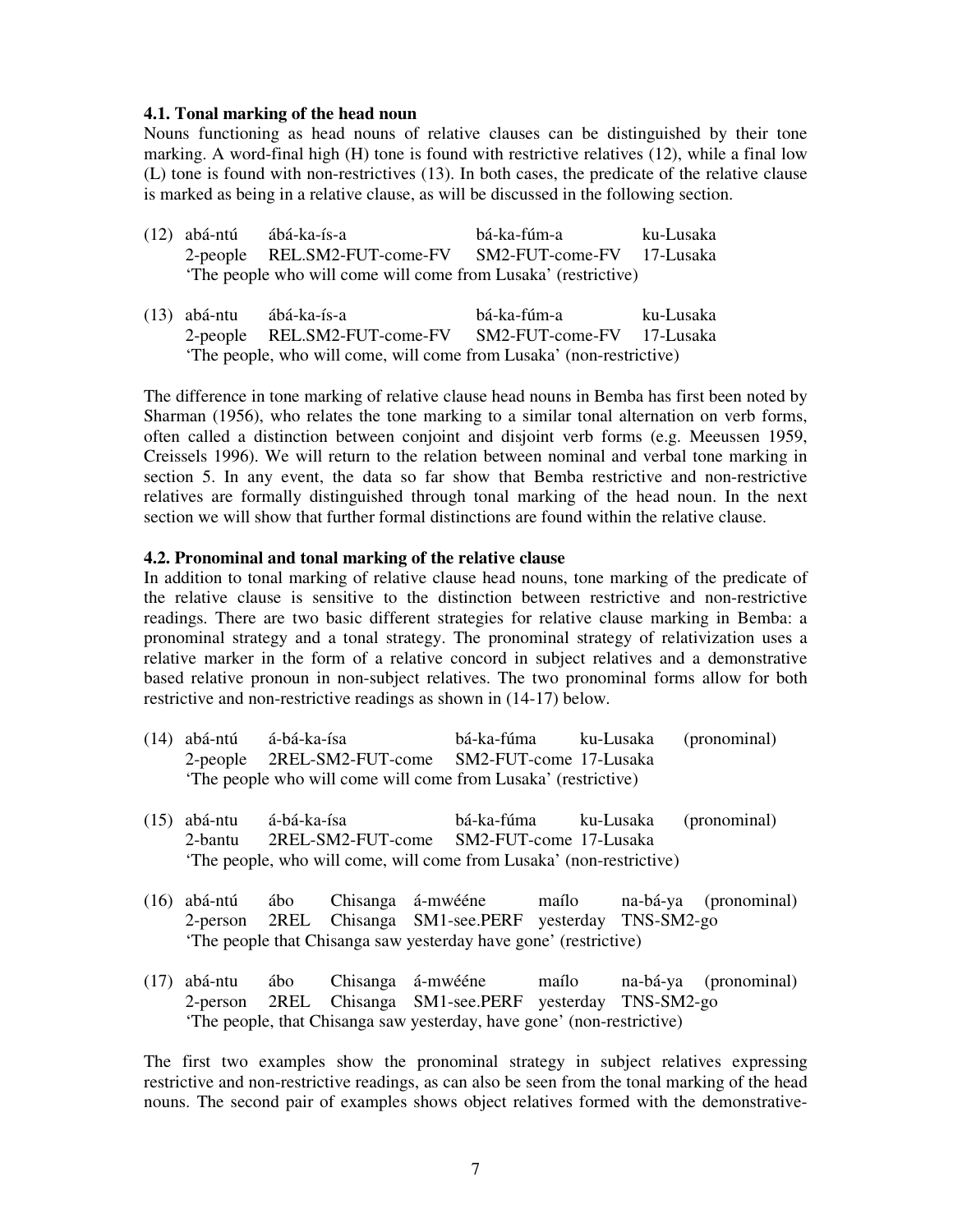based class 2 relative marker *ábo*, which agrees with the head noun, with both restrictive and non-restrictive readings.

 The second relative clause coding strategy is the tonal strategy which is only available to subject relatives. In this strategy no segmental relative marker is used, but the subject concord of the relative predicate is marked with a low  $(L)$  tone.<sup>3</sup>

- (18) abá-Bembá bà-ikala mu-Zambia bá-li-shipa (tonal strategy) 2-Bembas 2REL.SM2-live 18LOC-Zambia SM2-PROGR-be.brave 'The Bembas who live in Zambia are brave' (restrictive)
- (19) \*abá-Bemba bà-ikala mu-Zambia bá-li-shipa (tonal strategy) 2-Bembas 2REL.SM2-live 18LOC-Zambia SM2-PROGR-be.brave Intd.: 'The Bembas, who live in Zambia, are brave' (non-restrictive)

The tonal strategy always gives rise to a restrictive reading. Therefore it cannot be used with non-restrictive marked head nouns as shown in (19). Furthermore, the tonal strategy is only available for subject relatives, while non-subject relatives have to be formed with the pronominal strategy. If there is an overt lexical subject in the relative clause it has to be inverted so as to follow the predicate, and cannot intervene between the head noun and the tone-marked predicate.

 Thus the two relative strategies shown here differ in that the pronominal strategy can be used for both subject and non-subject relatives, and allows both restrictive and non-restrictive readings, while the tonal strategy is restricted to subject relatives with restrictive reading. Accordingly, the pronominal strategy can be used with both kinds of head nouns, while the tonal strategy can only be used with the H tone marked, restrictive head noun. Before presenting an analysis of the data, we will briefly discuss headless relatives in the following section.

# **4.3. Headless relatives**

-

Bemba allows relatives to be built without an overt nominal head. Headless relatives can only be formed with the pronominal strategy.

- (20) á-bá-ikala mu-Zambia bá-li-shipa 2REL-2SM-live 18LOC-Zambia 2SM-PROGR-be.brave 'Those who live in Zambia are brave'
- (21) úo á-mwééne Chisanga maílo, na-á-fika 1REL 1SM-see.PERF Chisanga yesterday TNS-1SM-arrive 'The one who Chisanga saw yesterday has arrived'

Headless relatives normally require appropriate contextual support and refer (anaphorically) to a given or inferred antecedent, as in (22), where the person who opened the door is inferred from the information provided by the preceding sentence:

 $3$  To fully show the contrast between the normal subject concord (with H) and the relative subject concord (with L), we mark the L tone here with an grave accent. However, there is no difference between this L tone, and other L tones which by convention we do not mark.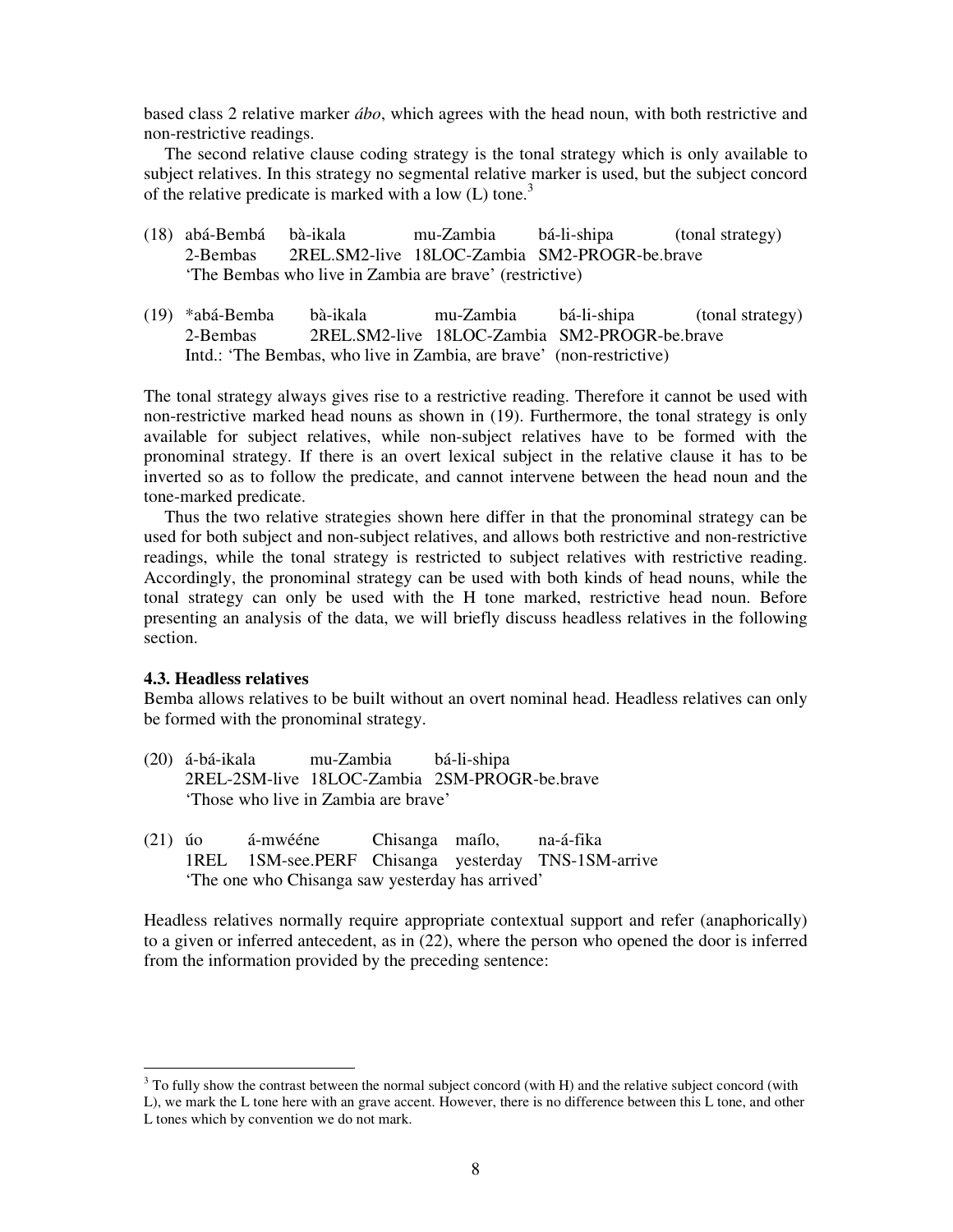(22) Ici-ibi cá-ali-isuka. Á-bá-iswiile bééne ba-nganda. 7-door 7SM-PAST-open 2REL-2SM-open.PERF 2owner 2GEN-house 'The door opened. (The one) who opened (it) was the owner of the house'

The tonal strategy cannot be used with headless relatives as the following examples show.

- (23) \*bà-ikala mu-Zambia bá-li-shipa (tonal strategy) 2REL.2SM-live 18LOC-Zambia 2SM-TNS-be.brave Intd.: 'Those who live in Zambia are brave'
- (24) \*à-mwééne Chisanga maílo, na-á-fika (tonal strategy) 1SM-see.PERF Chisanga yesterday TNS-1SM-arrive Intd.: '(The person ) who Chisanga saw yesterday has arrived'

The absence of headless relatives with the tonal relative strategy shows a further restriction on the availability of the construction, which is only found with restrictive subject relative clauses with an overt lexical head.

 After surveying the relevant examples of relative clause constructions in Bemba, we will show in the following section how the different restrictions and marking patterns can be explained within DS. In doing so, we will show how tone marking of both relative clauses and relative heads interacts with processes of structure building formalized in the DS model.

#### **5. Analysis**

Our analysis follows the standard analysis of relative clauses in DS (Kempson et al. 2001, Cann et al. 2005), employing a Link structure to relate the head noun and the relative clause, with a copy of the formula value required to be part of the structure induced by the relative clause. We will propose that the relative pronoun introduces such a copy of the formula value of the head noun in the pronominal strategy. In the tonal strategy, the tonal marking of the relative clause requires not only a copy but more specifically that the copy be a variable, thus interacting with DS noun phrase analyses and ensuring a restrictive reading. Headless relatives are analysed as building a skeletal antecedent for the pronominal relative marker from the context. Since the constructed head is semantically severely underspecified, its interpretation rests largely on information provided by the relative clause. The effect of this is that, even though headless relatives are technically not restrictive, the interpretation is seemingly restrictive. Since in the tonal strategy, no pronominal element is involved, the tonal strategy cannot be used in headless relatives. Finally, the tone marking on head nouns is analysed as distinguishing between completed Ty(e) tasks, thus resulting in a non-restrictive reading, and incomplete Ty(e) tasks, which leads to a restrictive interpretation. All in all, we will show that tonal marking in Bemba relatives closely interacts with, and contributes to, structure building. The analysis thus supports the DS conception of the phonology-syntax interface as essentially hearer-based. In the following sections, we will develop our analysis in more detail.

#### **5.1. Link and noun phrase structure**

Our analysis is based on previous DS analysis of relative clauses and noun phrase structure (e.g. Kempson et al. 2001, Cann et al. 2005). Relative clauses are analysed in DS as a conjunction of two trees, linked by a shared term. Formally, a Link structure is built from a Ty(e) node to a new ?Ty(t) node, based on the transition rule in  $(25)$  which results in a schematic partial tree like (26).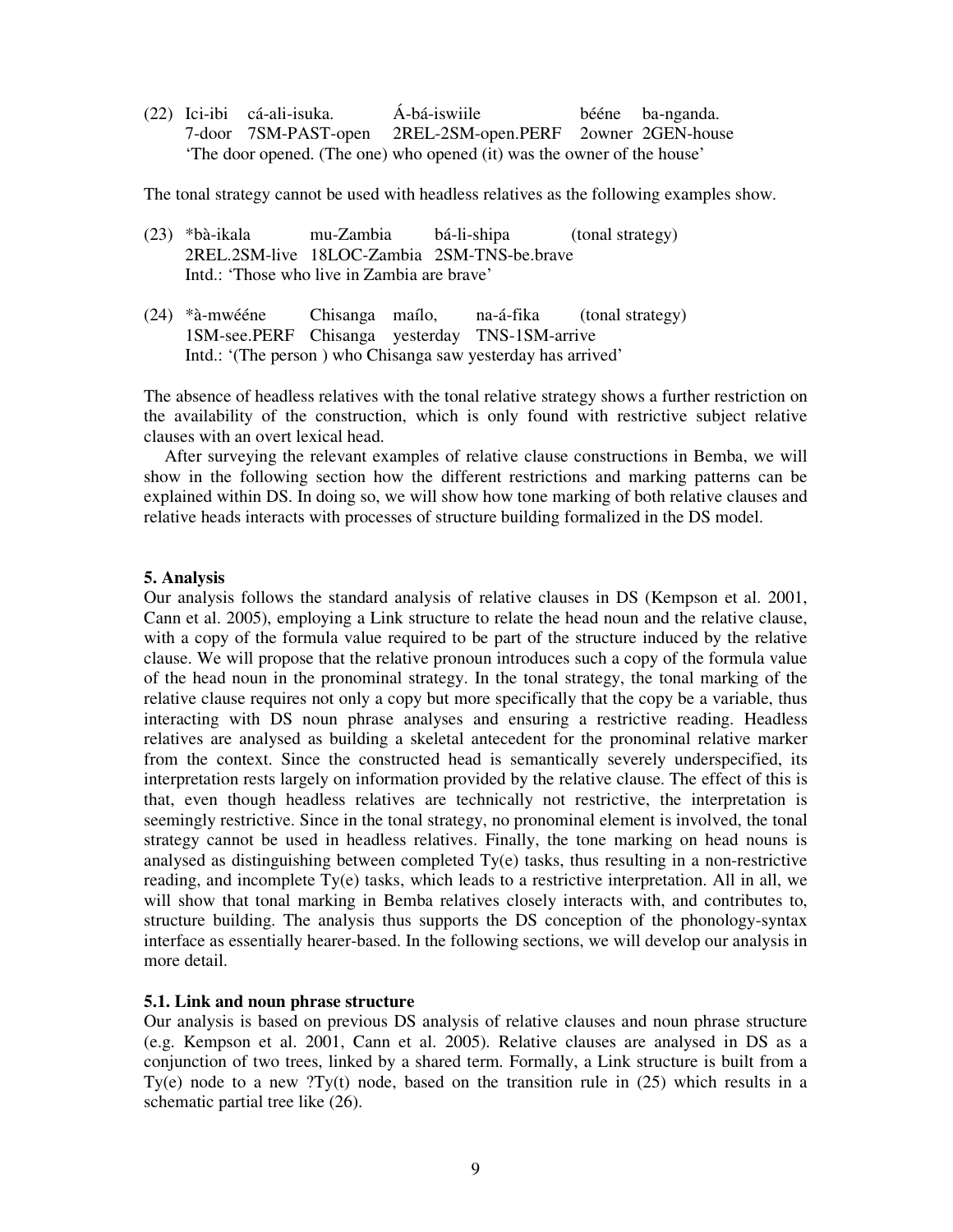(25) Link Adjunction (for relatives) (Cann et al. 2005: 88)



The linked node will be further developed through information from the relative clause, and before it is completed, somewhere in the structure  $F<sub>o</sub>(\alpha)$  needs to be included so as to fulfill the requirement holding at the root node of the linked tree. The copy of the formula value of the head noun is often introduced through a pronominal element, either a relative pronoun, or a resumptive pronoun within the relative clause. After completion of the relative clause, the main tree will be developed further with information from the matrix clause.<sup>4</sup>

 The Link rule interacts with the noun phrase structure introduced in section 3. Since both the node decorated by the variable, and the top node of the representations of nominals are of Ty(e), a Link structure can be launched from either – with attendant differences in interpretation.

(27) NP representation and possible nodes for launching a Link structure



These two alternatives are freely available, and depend on at which stage in the derivation the Link relation is launched, thus giving a formal means to distinguish restrictive and nonrestrictive relatives. The Link relation may be launched at the stage in the derivation at which the nominal variable is introduced, so that the Link relation modifies/restricts the variable, leading to a restrictive reading. But a Link relation may also be launched after the semantic representation of the head noun has already been completed, so the Link relation is launched from the Ty(e) node representing the full, completed information from the head noun. This results in a non-restrictive reading.

 We will exploit this interaction between Link structures and noun phrase structure in our analysis of Bemba relatives in the next section.

-

<sup>&</sup>lt;sup>4</sup> The illustration here is of head-initial relatives. Variation in relative clauses is discussed in Cann et al. (2005).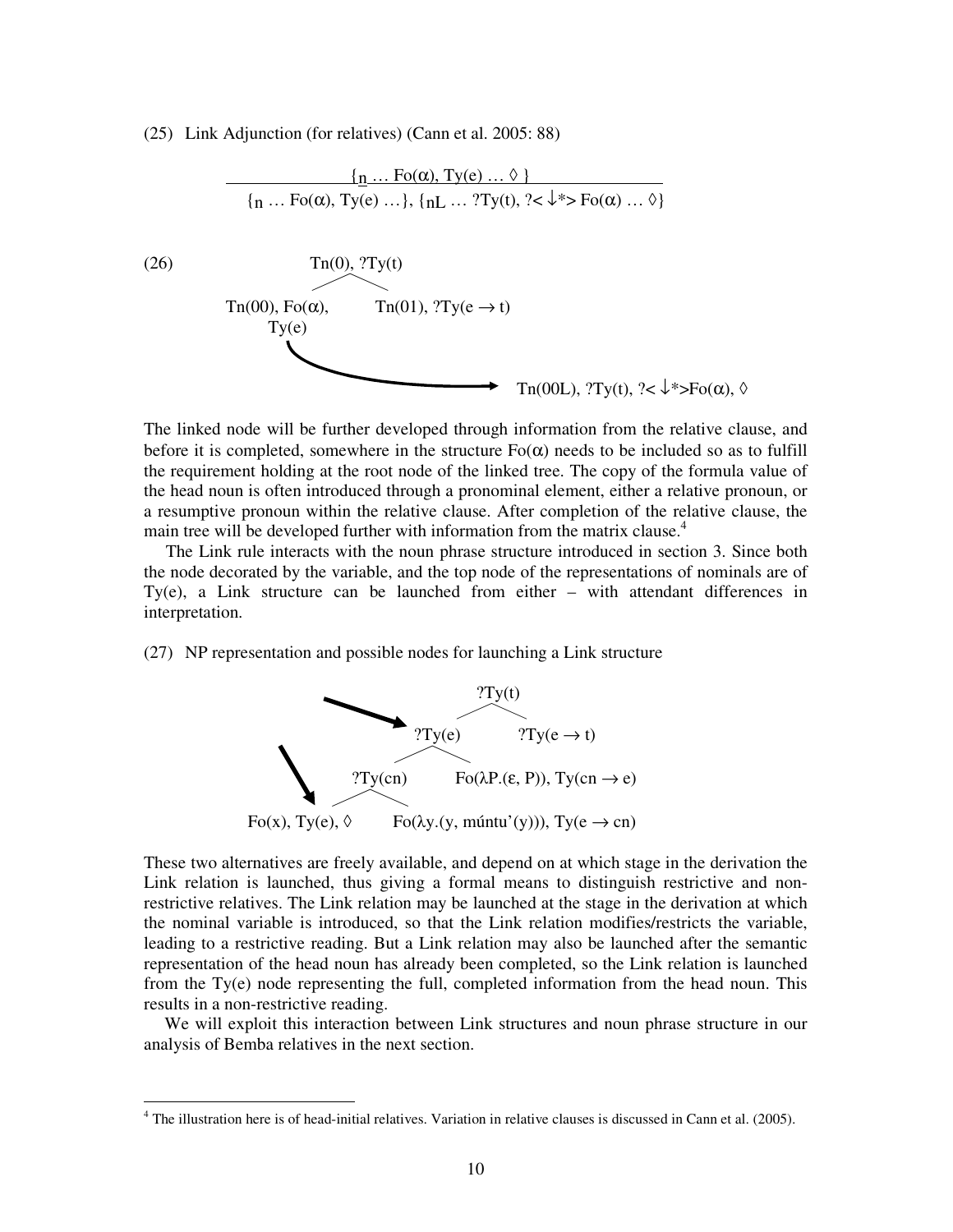### **5.2. Pronominal strategy: The pronominal form provides a copy of the head noun**

In relative clauses formed with the pronoun strategy, a placeholder is provided by the pronoun which ensures that a copy of the formula value of the head noun is part of the linked tree. The placeholder is provided by the H toned *á-* relative marker which is prefixed to the subject marker of the predicate in subject relatives, and to the independent relative agreement marker in object relatives. The relative marker agrees in class with the head noun, in this case with *bakafúndisha* 'teacher' in (28) and with *abántu* 'people' in (29)

- (28) ba-kafúndisha á-bá-léé-lolesha pansé bá-la-péép-a 2-teacher 2REL-SM2-TNS-look 16outside SM2-PRES-smoke-FV 'The teacher who is looking outside smokes'
- (29) abá-ntu ábo Chisanga á-mwééne maílo na-bá-ya 2-person 2REL Chisanga SM1-see.PERF yesterday TNS-SM2-go 'The people who Chisanga saw yesterday have gone'

The following snapshots of a derivation of (28) show how computational and lexical actions interact in the construction of representations of relative clauses in Bemba. For the moment, we are not concerned with the tone marking on head nouns, to which we will return to later. We will start by illustrating the non-restrictive construal, in which the link structure is launched from Ty(e) node decorated with the complete Ty(e) expression, with a requirement for a copy of the formula value at the root node of the linked tree. As the Link structure is launched from a completed  $Ty(e)$ , it is the complete, quantified term of which a copy is required to be part of the new linked tree. We will see below that in restrictive relatives, it is only the variable which is copied, and so any information from the linked tree will be used when the fully quantified term is built.

(30) Pronominal strategy 1: Building of Link structure with requirement for copy



The next steps in the derivation are based on lexical information from the following morpheme *á-* which we analyse as a relative prefix providing a copy of the head noun.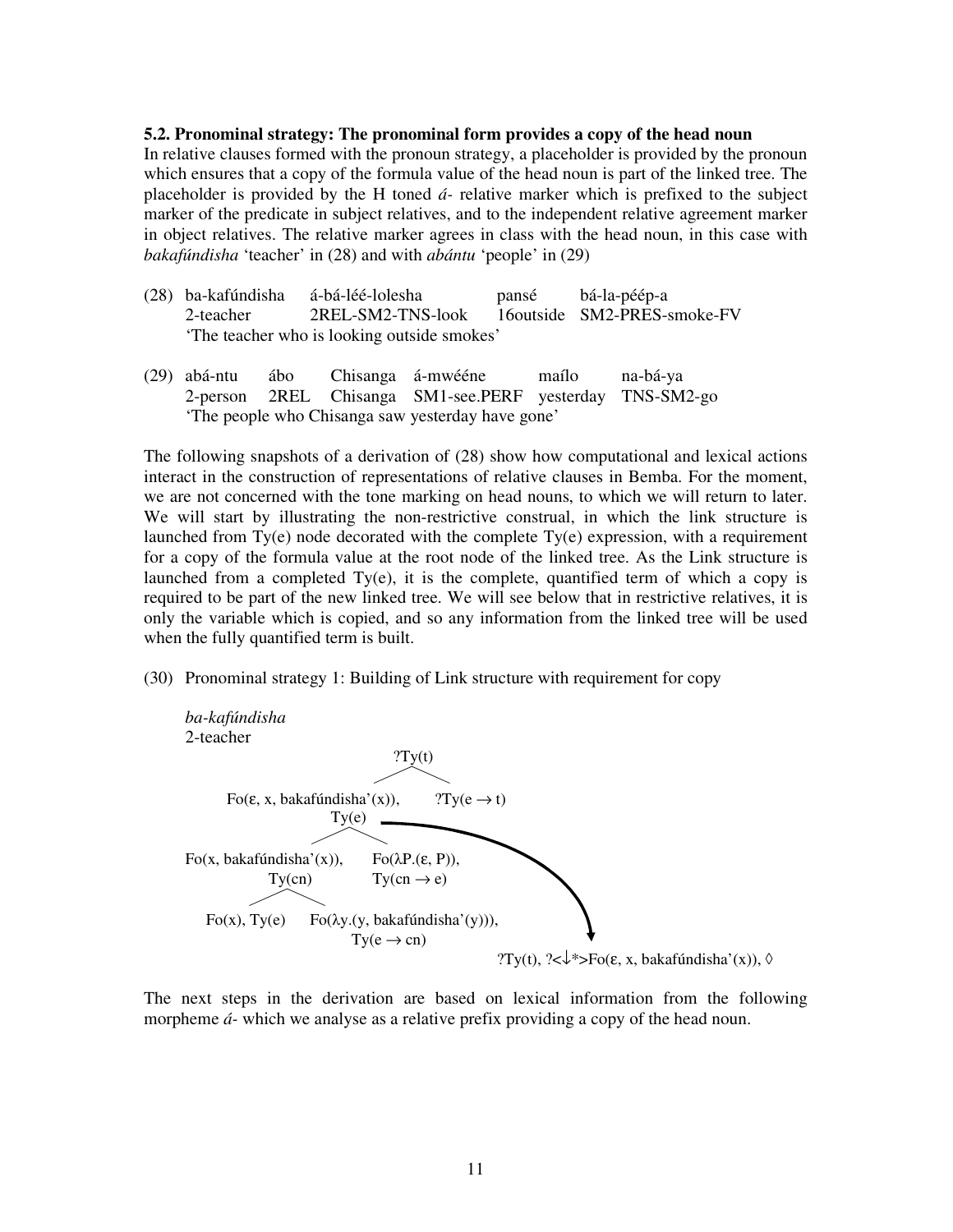(31) Lexical entry for *á-*

IF  $?Ty(e),  $\langle \uparrow^*>(?Ty(t), ?<\downarrow^*>Fo(\alpha_{\text{Class}})) \rangle$$ THEN put Ty(e),  $Fo(\alpha_{\text{Class2}})$ ELSE abort

The lexical entry for  $\acute{a}$ - requires a ?Ty(e) task at the current node, and furthermore that this node be unfixed with respect to some higher node with the requirement of  $\langle\downarrow^*\rangle F_0(\alpha_{\text{Class}}),$ that is, a formula value whose referent is of noun class 2. The lexical information of the relative maker thus requires that an unfixed node be built before the information can be used. This ensures that both subject and object relative clauses can be coded with the pronominal strategy.

(32) Pronominal strategy 2: relative pronoun provides copy



The following steps build the linked tree through computational and lexical actions. The subject marker *bá-* decorates a locally unfixed node, which merges with the unfixed node decorated with Fo(ε, x, bakafúndisha'(x)). The following tense marker *-léé-* licenses the building of fixed subject and predicate nodes, and the locally unfixed node can merge with the former, thus ensuring that a copy of the formula value of the head noun is in a fixed position within the linked tree. Finally, parsing the verb and the adjunct of the relative clause, *-lolesha pansé* 'look outside' (for which we omit internal representation here) results in decoration of the predicate node.

After the relative clause is parsed, information from the linked tree is built into the main tree. Since the subject Ty(e) has already been compiled when the Link structure was launched, information from the Link structure has no effect on the interpretation of the subject, as it would have in restrictive relatives. Rather, information from the link structure is provided in addition to the information independently established at the subject node.

(33) Pronominal strategy 3: Final tree

| ba-kafúndisha | á-bá-léé-lolesha | pansé | bá-la-péép-a                                   |
|---------------|------------------|-------|------------------------------------------------|
| 2-teacher     |                  |       | 2REL-SM2-TNS-look 16.outside SM2-PRES-smoke-FV |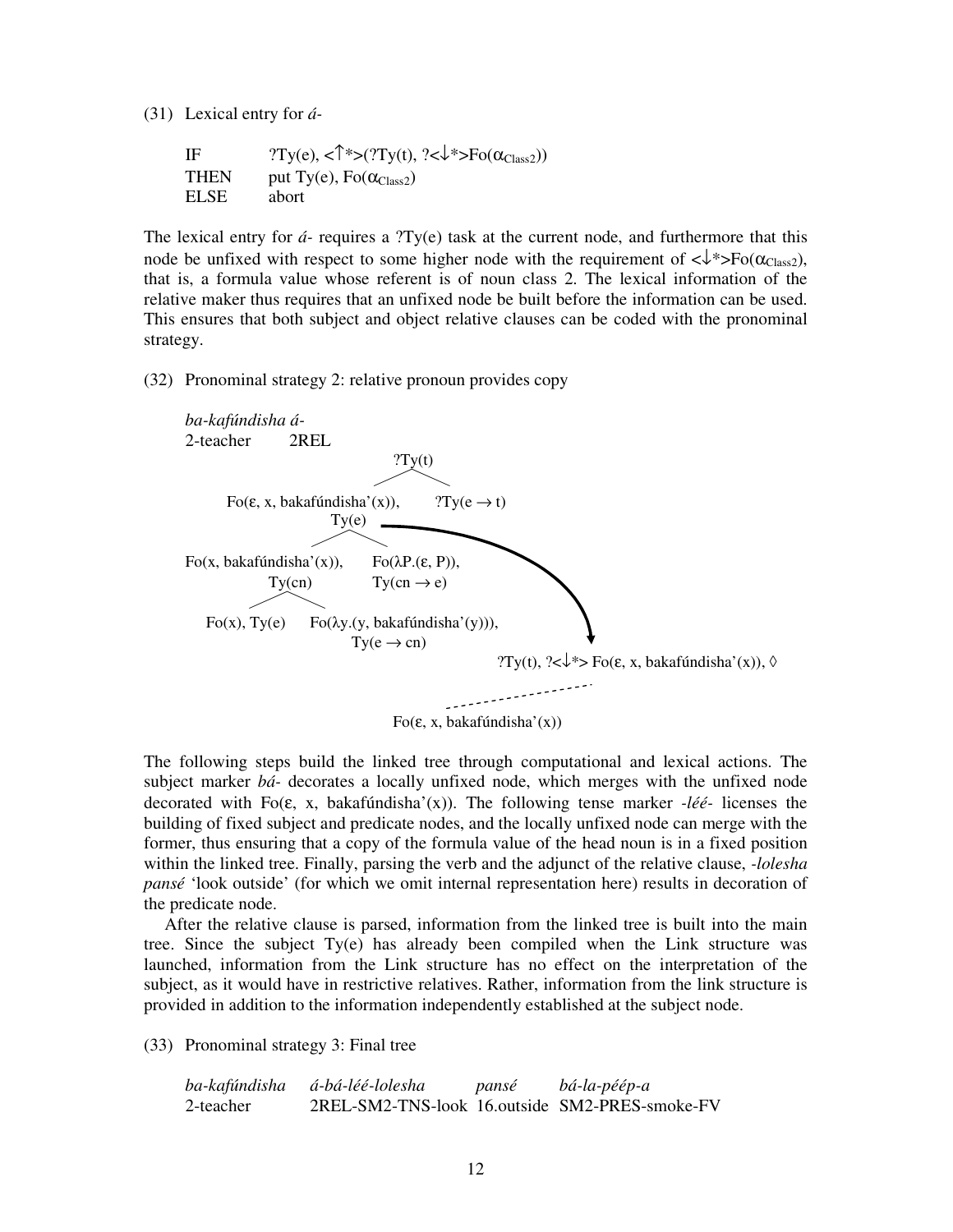

As noted earlier, the pronoun strategy is also available for restrictive relatives. The difference between non-restrictive and restrictive relatives in DS terms is that in the former, the Link relation is launched after the Ty(e) expression has been completed, as in the example just discussed. In the latter, the Link relation is launched from the Ty(e) node decorated by the variable x, that is before all the information of the eventual Ty(e) node has been compiled.

- (34) abá-ntú á-bá-ka-ísa bá-ka-fúma ku-Lusaka (pronominal) 2-people 2REL-SM2-FUT-come SM2-FUT-come 17-Lusaka 'The people who will come will come from Lusaka' (restrictive)
- (35) Pronominal strategy with restrictive reading 1



This means that the information from the relative clause restricts the nominal variable in the same way that the information provided by the restrictor node Ty( $e \rightarrow cn$ ) restricts it. Information from both sources contributes to the construction of the eventual Ty(e) term.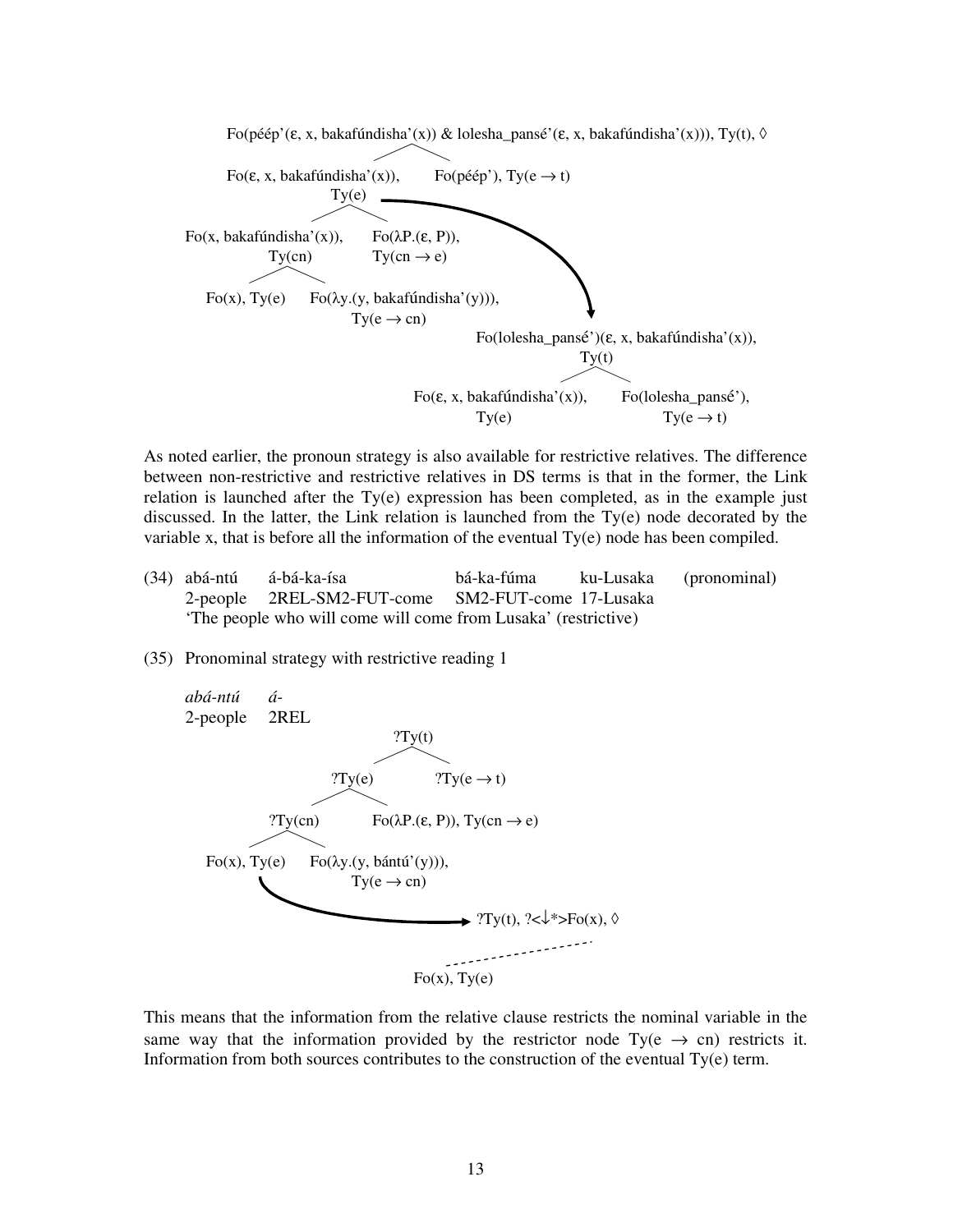(36) Pronominal strategy with restrictive reading 2

*abá-ntú á-bá-ka-ís-a* 2-people 2REL-SM2-FUT-come-FV



As we will see later, it is only this second tree growth process, leading to a restrictive reading, which is available for the tonal relative strategy.

In the pronoun strategy of Bemba relative clauses a copy of the formula value of the head noun is this provided by the agreeing relative marker. Since the copying of the formula value of the head noun is achieved through the anaphoric properties of the relative marker, resumptive pronominal object markers in object relatives are only marginally acceptable in Bemba.

|                                        | (37) icí-puna íco umu-ánakashi á-mweene     |                  |
|----------------------------------------|---------------------------------------------|------------------|
| 7-chair REL7 1-girl                    |                                             | SM1-see.PERF     |
|                                        | 'The chair which the girl saw '             |                  |
|                                        | (38) *ici-puna ico umu-anakashi a-ci-mweene |                  |
| 7-chair REL7 1-girl                    |                                             | SM1-OM7-see.PERF |
| Intd.: 'The chair which the girl saw ' |                                             |                  |

The pronoun strategy as discussed so far proceeds like relative clause formation in many other head-initial languages with pronoun-like relative markers. In the following section, we will show how relative clauses marked by the tonal strategy can be analysed.

#### **5.3. Tonal strategy**

In contrast to the pronominal relative strategy, no relative marker is used in the tonal strategy. The relative clause is only marked by a L tone on the subject marker of the verb of the relative clause. The tonal strategy is only possible for subject relatives, and any overt lexical subjects have to follow the relative predicate. The effect of this is that the verb of the relative clause always immediately follows the head of the relative. Furthermore, only restrictive readings are possible with relatives marked with the tonal strategy.

 In terms of the DS analysis of noun phrase structure and relative clauses, the fact that only a restrictive reading is available for relatives marked with the tonal strategy can be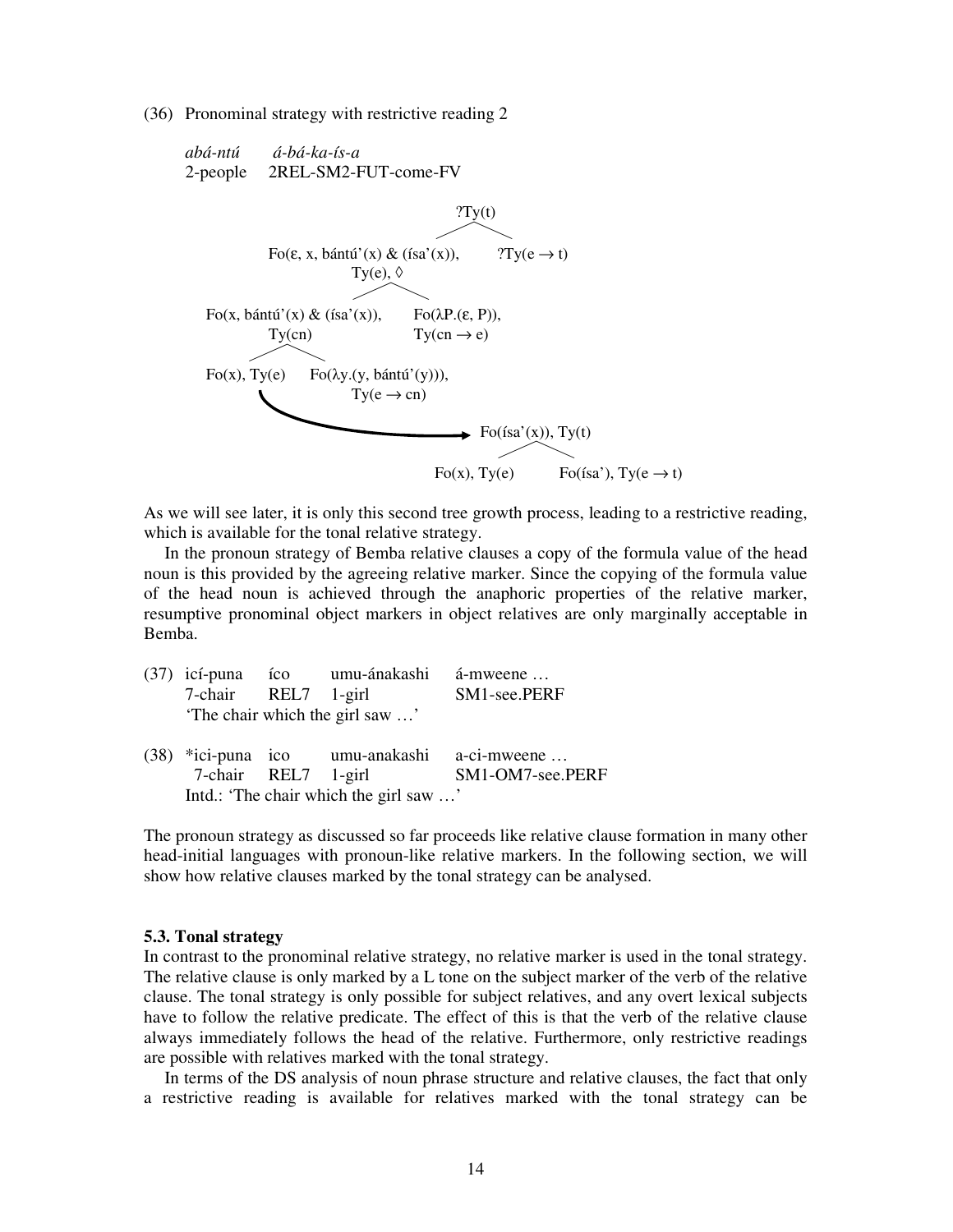represented by restricting tonal relatives to a Link relation build from the embedded Ty(e) node which is decorated with a variable Fo(x). Since the variable and any restrictor associated with it enter the evaluation process of the eventual Ty(e) expression, when information at the terminal nodes is passed up the tree to compute the semantic representation of the mother node, this will lead to a restrictive reading. We propose that this restriction is lexically encoded in the lexical information of the L toned relative subject marker, which can only be used in a tree context where a link relation has been built from the internal Ty(e) expression. The restrictive reading is also encoded by the tone marking of the head noun, but we will postpone discussion of this to a later section.

(39) abá-Bembá bà-lee-ikala muZambia bá-li-shuupa (tonal strategy) 2-Bembas 2REL.2SM-TNS-live 18-Zambia SM2-TNS-be.difficult 'The Bembas who live in Zambia are difficult' (restrictive only)

The initial steps in the derivation are similar to the preceding example, but in this case, the Link relation is launched from the Ty(e) node decorated with  $F(x)$ , the nominal variable.

(40) Tonal strategy step 1: Link structure is built



The following relative subject marker provides lexical information similar to the pronominal relative marker. However, there are significant differences. First, the first IF clause of the lexical entry for *bà-* in (41) requires the presence of a locally unfixed node, rather than an unfixed node. This reflects the fact that *bà-* is a subject marker, and as such is projected unto a locally unfixed node, as discussed in section 3. Secondly, the second IF clause requires that the formula at the node from the which the Link structure is launched should be dominated by ?Ty(cn). It is this condition which ensures that the only formula value which can be copied in tonal relatives is the quantificational variable, as this is the only formula value dominated by ?Ty(cn). This ensures that only a restrictive reading is possible with tonal relatives. Finally, the third IF clause requires that the restrictor of the linked Ty(e) node be of class 2, thus ensuring agreement between the head and the relative marker. In contrast to the lexical requirements of the pronominal relative marker, in the present case it is not the copied formula itself which is of class 2, this being merely a variable, but class information comes from the restrictor of the variable, hence the need for a more complex restriction here. If all lexical conditions are fulfilled, the lexical entry licences the decoration of the node with an expression of Ty(e) and a copy of the nominal variable as formula value.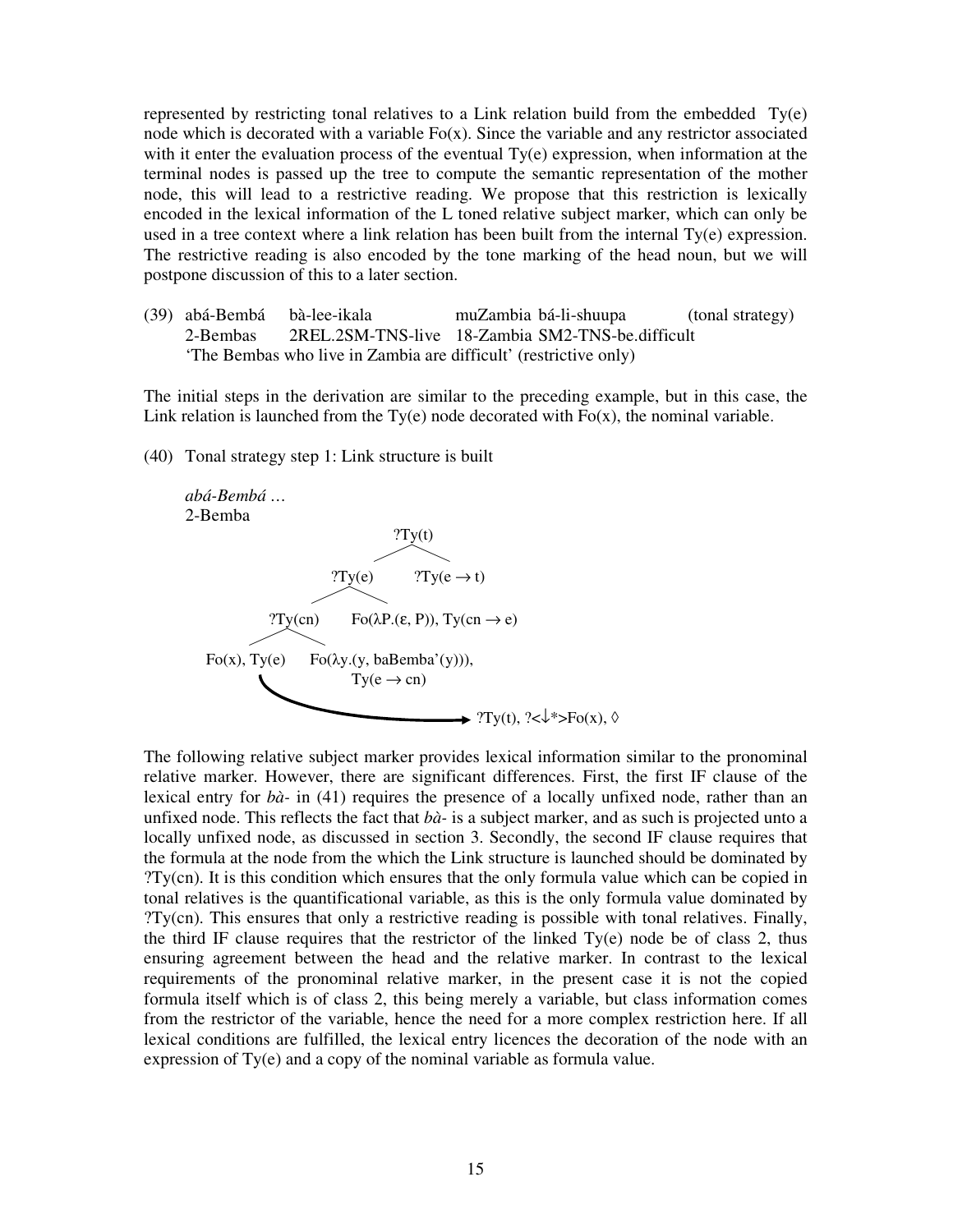(41) Lexical entry for *bà-*

-

| ΙF    |             | $?Ty(e), \langle \uparrow_0 > < \uparrow \uparrow > (?Ty(t))$ |                                                                                                                                                                                                                             |
|-------|-------------|---------------------------------------------------------------|-----------------------------------------------------------------------------------------------------------------------------------------------------------------------------------------------------------------------------|
| THEN  | ΙF          |                                                               | $\langle \uparrow_0 > \uparrow^* > L^{-1} > (F_0(\alpha) \& \langle \uparrow_0 > ?Ty(\text{cn})) \rangle$                                                                                                                   |
|       | <b>THEN</b> |                                                               | IF $\langle \hat{\mathcal{L}}_{0} \rangle \langle \hat{\mathcal{L}}^{*} \rangle \langle \hat{\mathcal{L}}^{-1} \rangle \langle \hat{\mathcal{L}}_{0} \rangle \langle \hat{\mathcal{L}}_{1} \rangle$ Fo(U <sub>Class</sub> ) |
|       |             | <b>THEN</b>                                                   | put Ty(e), $Fo(\alpha)$                                                                                                                                                                                                     |
|       |             | EL SE                                                         | abort                                                                                                                                                                                                                       |
|       | EL SE       | abort                                                         |                                                                                                                                                                                                                             |
| FI SE | abort       |                                                               |                                                                                                                                                                                                                             |

The entry reflects that *bà-* is a class 2 subject marker, while at the same time ensuring that it only occurs in restrictive relative contexts. The lexical actions of *bà-* then result in a locally unfixed subject marker, decorated with  $Fo(x)$ , and the subsequent information from the tense marking provides a fixed subject and predicate node, at which the locally unfixed node can merge. After the verb is parsed and the predicate node annotated, the information from the linked tree can be compiled and serve as an annotation of the root tree.

(42) Tonal strategy step 3: Information from the Link structure is build into the subject node



Since the information from the Link structure is included in the information of the nominal variable, this information constitutes part of the nominal interpretation and is within the scope of nominal quantification, and thus a restrictive reading results.<sup>5</sup>

 The difference then between the pronominal and the tonal relative strategies in Bemba is thus that in the pronominal strategy, an overt anaphoric element is introduced into the parse through the pronominal relative marker, and thus the pronominal strategy can be used for both restrictive and non-restrictive readings, while in the tonal strategy, the relative marker requires that the copy be a nominal variable, thus ensuring exclusively restrictive readings. In the following sections, we will extend this analysis to headless relatives, and to the tonal marking of head nouns.

 $<sup>5</sup>$  The formal analysis is in some respects similar to the analysis of empty relativisers in English proposed in</sup> Cann et al. (2005: 114), and so has applications beyond the specific case discussed here.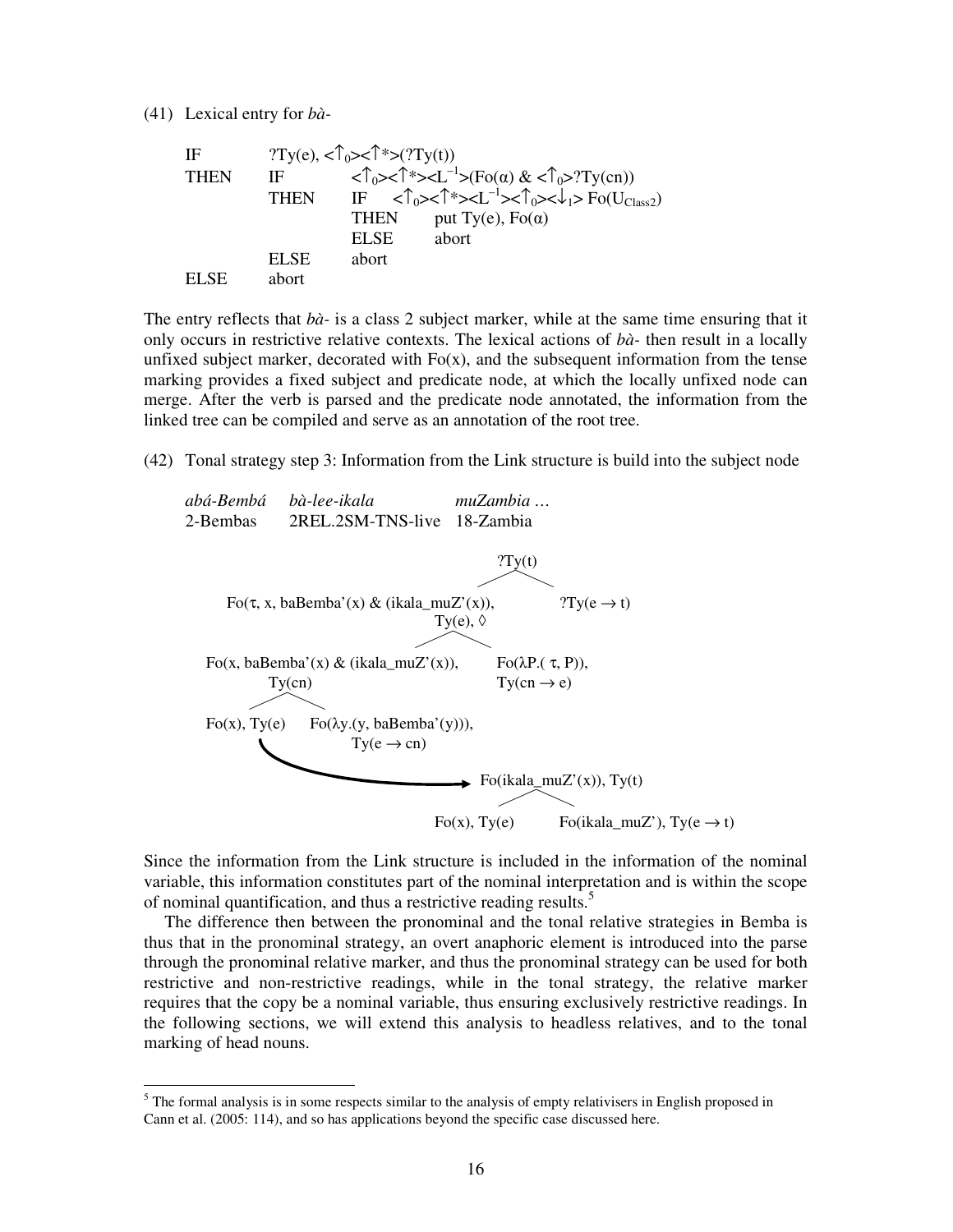### **5.4. Headless relatives**

In this section, we will extend our analysis to headless relatives. Headless relatives are only available with the pronominal strategy, and not with the tonal strategy. Furthermore, headless relatives refer anaphorically to a given or inferred antecedent:

(43) iciibi cá-ali-isuka. Á-ba-iswiile bééne ba-nganda. 7-door SM7-PAST-open 2REL-SM2-open 2owner 2GEN-house 'The door opened. (The one) who opened was the owner of the house'

Headless relatives by themselves cannot be used as fully quantified terms, and in order to express such quantified structures, an overt quantifier such as *bonse* 'all' must be used as overt head:

(44) B-onse á-bá-iswiile iciibi bá-léé-péépa. 2-all 2REL-SM2-open door SM2-TNS-smoke 'Anyone/everyone who opened the door was smoking.'

This means that clearly restrictive readings as in (44) are not possible with headless relatives, even though the reading in (43) does not present a typical non-restrictive reading either: the inferred antecedent in (43) – glossed as 'the one' – is not unambiguously identifiable from the context, as the following relative provides essential information for the identification of the head. With respect to this blurring of the restrictive/non-restrictive distinction, the fact that only the pronominal strategy is available for headless relatives supports the idea that the construction of headless relatives in Bemba involves the anaphoric interpretation of a maximally weakly specified head provided by the context.

 In our analysis of headless relatives, we are building on the DS analysis of head-final relatives in Japanese (Kempson and Kurosawa fcmg). Kempson and Kurosawa note that in Japanese head-final relatives, similar to Bemba headless relatives, restrictive and nonrestrictive readings cannot be clearly distinguished, and that their interpretation blurs this distinction. This results, according to Kempson and Kurosawa, from the fact that Japanese head-final relatives involve the construction of a maximally weak unrestricted epsilon term, of the form  $(\epsilon, x, P(x))$ , before the relative clause and the head are parsed. The term serves as structural anticipation for the subsequent provision of the head, so that the relative clause can be projected against some existing structure, however weakly defined. For Bemba headless relatives, we assume, along similar lines, the construction of a weakly specified Ty(e) expression, which serves as antecedent for the subsequent relative clause. Note that, as Kempson and Kurosawa point out, variables as used in restrictive relatives do not have any existence by themselves, without the term which binds them, making it implausible that a variable should be inferred in context. In contrast,  $Ty(e)$  expressions as term denoting expressions, can be inferred and constructed in context to enter anaphoric relationships, and we thus assume that headless relatives are constructed against a contextually supplied  $Ty(e)$ expression. However, the expression merely provides a skeletal structure without any content, and depends for its interpretation on the information supplied by the subsequent relative clause. While this implies that headless relatives are not restrictive, in the sense of restricting a predicate variable, they nevertheless have a sense of restrictiveness because the constructed Ty(e) expression merely has an underspecified predicate value, and thus the expression depends on further input for its interpretation. The Link structure for the headless relative can be launched from the anticipatory  $Ty(e)$  node, and it is only with the information from the relative, that the predicate variable P is resolved. Our analysis of the relative pronoun used in the pronominal strategy provides a copy of the formula value of the Ty(e) node from which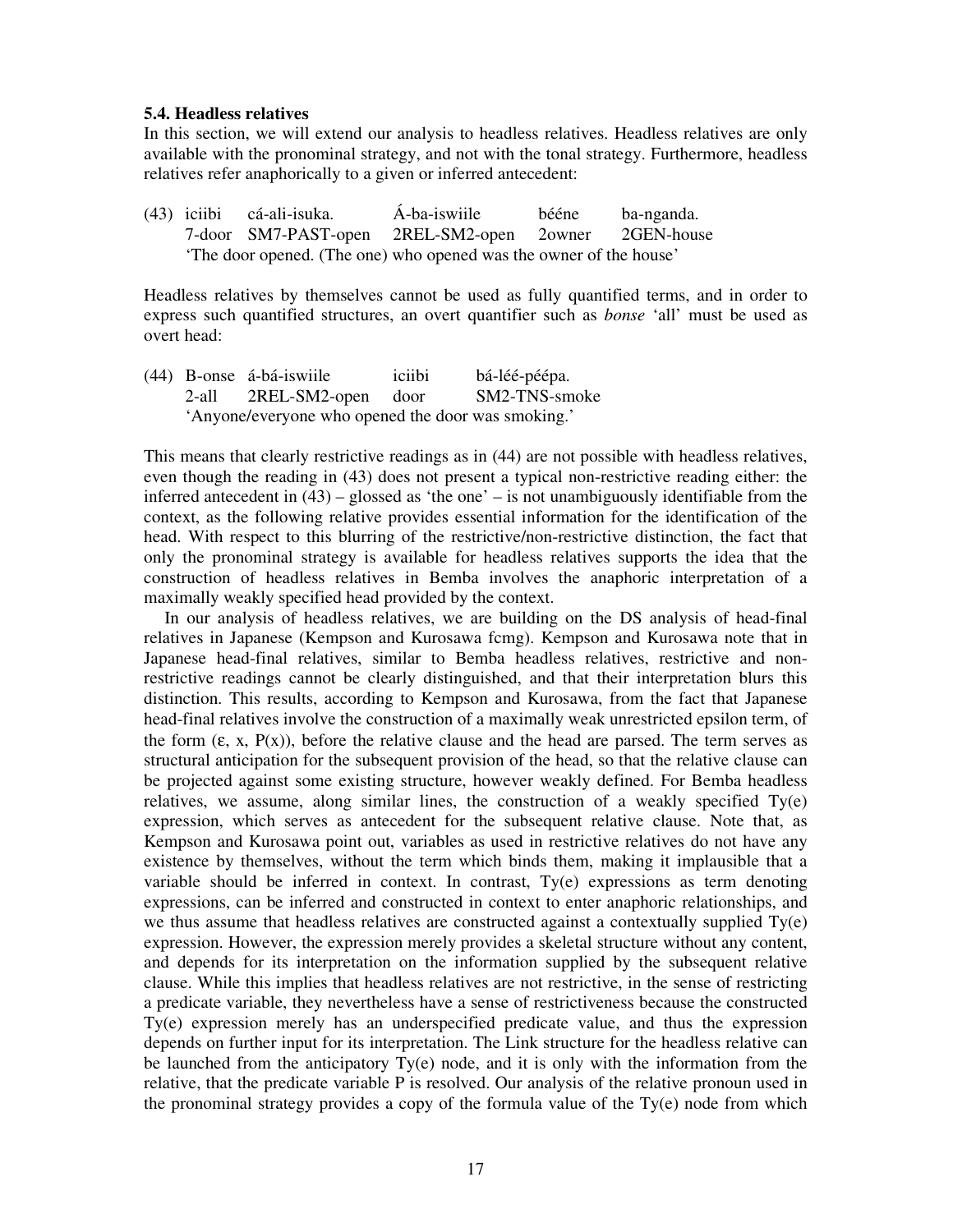the Link structure is launched, and this is also true of headless relatives, even though in these cases, the copy does not contain any conceptual information, which is provided only from the information from the relative clause. In contrast, the unavailability of the tonal strategy for headless relatives follows from the fact that a copy of the variable has to be provided through lexical actions for the tonal strategy to be possible, and no such copy of a variable can be provided in headless relatives.

 It follows from the analysis that headless relatives, even though not restrictive in the technical sense, still have restrictive appearance, since the information from the relative is essential for identifying the  $T_y(e)$  term constructed, as this is constructed just as a skeleton term without conceptual content. However, this effect results from the interaction of the constructed node and subsequent information, and not from the copying of the nominal variable, as can be seen from the absence of truly quantified headless relatives.

#### **5.5. Marking on head nouns**

In the final part of our analysis, we will turn to the marking of the head noun in headed relatives. The two different marking patterns found with head nouns interact directly with the analysis of restrictive and non-restrictive relatives developed earlier, and in our analysis are sensitive to the presence or absence of a link structure at the time the Ty(e) node is compiled. However, we will show at the end of the section that in light of similar data in the verb phrase, ultimately a more general analysis of tonal head marking might be preferable.

 Recall that head nouns in relatives are marked with two different tone patterns, which are related to restrictive vs. non-restrictive readings.

- (45) abá-Bembá ábá-shipa bá-ikala mu-Zambia 2-Bemba SM2.REL-be.brave SM2-live 18-Zambia 'The Bembas who are brave live in Zambia' (and those who are not live abroad)
- (46) abá-Bemba ábá-shipa bá-ikala mu-Zambia 2-Bemba SM2.REL-be.brave SM2-live 18-Zambia 'The Bembas, who are brave, live in Zambia' (i.e. all Bembas are brave and live in Zambia)

In (45), the head noun is marked with a final high tone, sometimes called the conjoint tone pattern (Sharman 1956), and the reading of the relative is restrictive. In (46) there is a final L tone (the disjoint pattern), and the reading is non-restrictive. Given our discussion of restrictive and non-restrictive relatives above, one analysis is that the conjoint tone pattern (with final H) on the head noun indicates that a Link relation has to be built immediately, before the value of the  $Ty(e)$  expression is computed, while the disjoint tone pattern (with final L) indicates that any Link relation has to be built after the semantic value of the head noun has been computed.

 This idea can be implemented by making use of the complex nominal structure we have argued Bemba nouns project. So far, we have not discussed in detail how the eventual semantic value of the nominal is computed, and it is this process which we now turn for an analysis of the tone patterns on head nouns. To start with, we assume with Cann et al. (2005: 108) that when the complex nominal structure is built, the pointer is at the variable node. From this node, either the information of this and the sister node can be combined to annotate the mother node and fulfil the requirement ?Ty(cn) holding at the node through computational rules (Completion and Elimination), or a Link relation can be built, as we have seen in the examples of restrictive relatives above.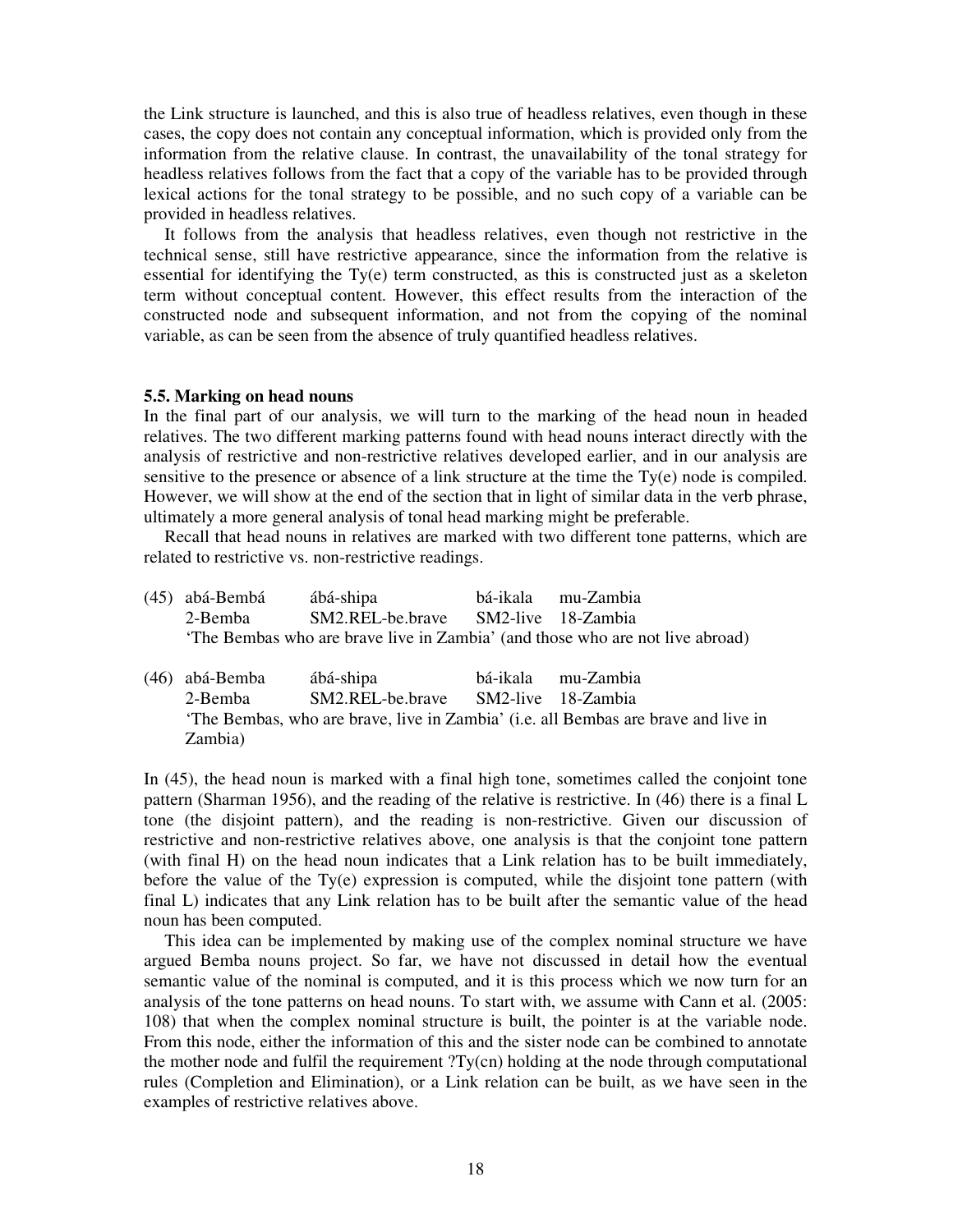(47) Tonal marking of head nouns



However, in contrast to, for example, English nominals, Bemba nouns include another lexical action. For H toned nouns, inducing a restrictive relative, we assume that they contain the lexical instruction to build a Link structure. In the schematic lexical entry in (48), this is encoded in the last THEN statement, make(<L>).

 $(\text{48})$  IF ?Ty(e) *abá-Bembá* THEN make(…), …. go(….), make(<L>) ELSE abort

The entry implies that H toned nouns are always followed by some linked structure, although not necessarily one hosting a relative clause. Although further empirical evidence is needed, Sharman (1956) notes that H toned nouns are found when followed by conjunctions, adjectives or possessives. If our analysis is correct, all these modifiers project a Link structure.

 L toned nouns, on the other hand, encode to the contrary that no Link structure can be built from the variable node. The schematic lexical entry in (49) encodes this through the final statement of the THEN clause,  $\text{go}(\langle \hat{\mathcal{T}}_0 \rangle)$ ,  $\text{put}(\text{Fo}(x, \text{baBemba}(x)), \text{Ty}(cn))$ .

(49) IF 
$$
?Ty(e)
$$
  
\n $ab\acute{a}\text{-}Bemba$  THEN make(...), ..., go(...),  
\n $go(<\uparrow_0>$ ), put(Fo(x, baBemba'(x)), Ty(cn))  
\nELSE abort

The lexical instruction pre-empts the computational actions of Completion and Elimination. The requirement for ?Ty(cn) at the mother node is fulfilled through the lexical action encoded in the THEN statement. This means that the pointer moves away from the variable node as part of the lexical actions, and so with L tones nouns, there is never a situation in which a Link structure could be built from the variable node. Any Link structure with L toned nouns has to be built from the completed Ty(e) nominal node, and will thus be non-restrictive.

 This lexical analysis accounts for the relation between the tonal marking on head nouns and the interpretation of any following relative as restrictive or non-restrictive. However, as briefly mentioned above, there is in fact a more general pattern. Conceptually the distinction between the two noun forms seems to be not so much related to the presence or absence of a restrictive relative, but rather to whether a given nominal form provides enough information to construct a complete Ty(e) term in the context, or whether for doing so, further lexical input is required. Thus, *abá-Bemba* with a final L tone says that all information to construct the Ty(e) term is provided from the lexical information and the context, while *abá-Bembá*  with final H says that the construction of the term is not yet complete. From this perspective,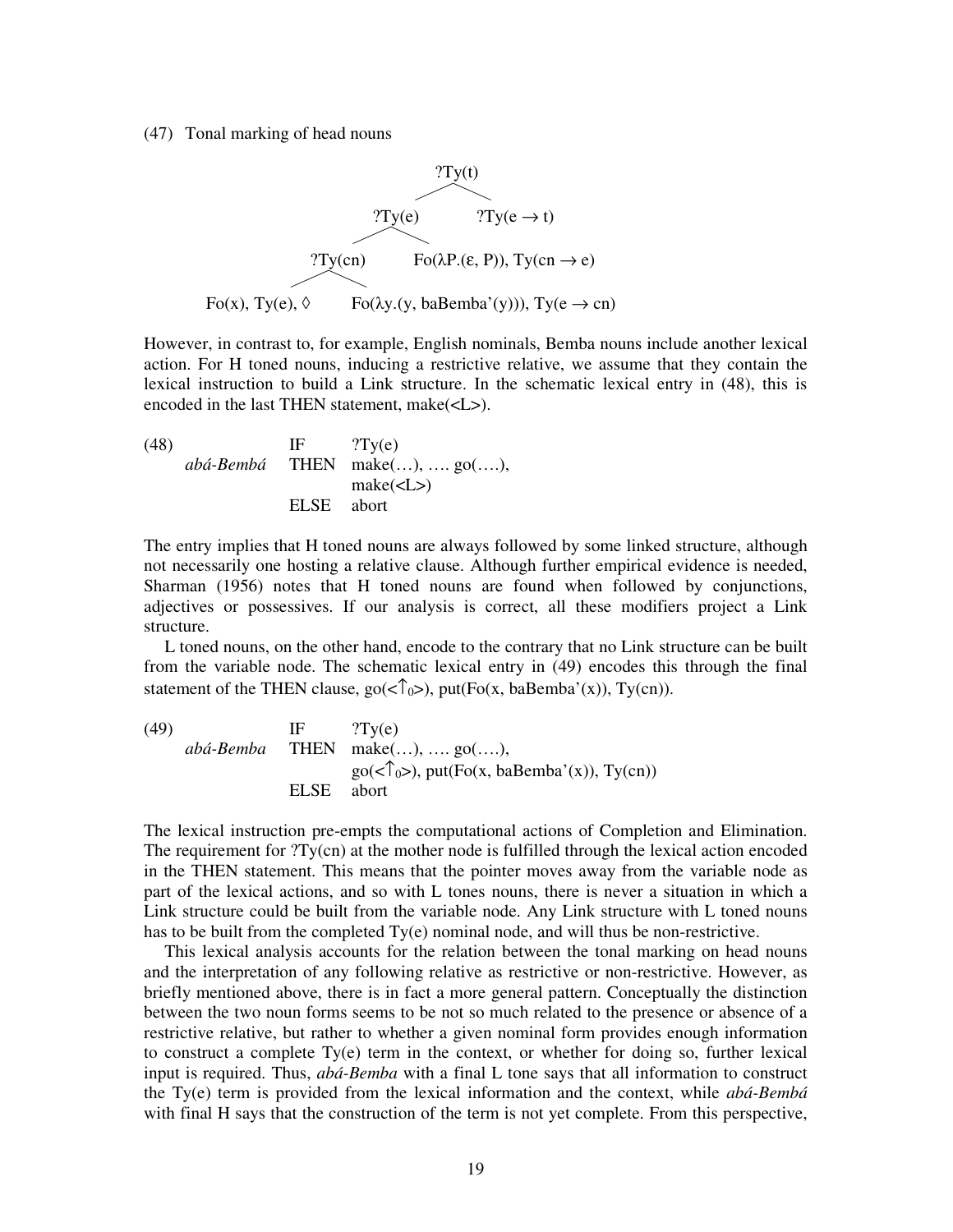the tonal marking acts as a instruction about how the hearer is meant to process a given piece of information (here the noun), whether further relevant information is still to come, or whether the relevant term is meant to be constructed from the information provided by the noun alone. A very similar opposition is also found with verbs – in fact the alternation is probably better known with respect to verbs (e.g. Sharman 1956, Creissels 1996, Buell 2006, van der Waal 2009). Thus in Bemba, the tone marking of a past verb differs according to whether it is followed by a true object as part of the verb phrase (50), or by a right-dislocated topic  $(51)$ :

| (50) | tu-álíí-lóndól-á<br>SM1PL-Past4-find-FV<br>'We found Mutale'             | Mutale<br>Mutale | (conjoint verb-form) |
|------|--------------------------------------------------------------------------|------------------|----------------------|
| (51) | tu-álíi-mú-lóndol-a<br>SM1PL-Past4-OM1-find-FV<br>'We found him, Mutale' | Mutale<br>Mutale | (disjoint verb-form) |

In (50) the verb stem is H toned, and the following NP is part of the verb phrase. In contrast, in (51) the verb stem in L toned (the H on the first syllable of the verb stem is likely to result from spreading of the H tone from the preceding object marker), and the following NP is a right-dislocated topic, co-referential with an object marker on the verb form. The parallel between the tone marking in the nominal and verbal domain is that in both cases, when the information introduced after the head – the restrictive relative clause or the direct object – makes a central contribution to the establishment of the interpretation of the head, conjoint marking is found on the head. On the other hand, if the following information is non-central – a non-restrictive relative or a dislocated topic – then disjoint marking is found. To bring out this parallelism between tone marking in the nominal and verbal domain, a more abstract analysis is needed, which does not make reference to the specific tree nodes involved. In the schematic rules in (52) and (53) we propose that the relevant information is about fulfilling the requirement of the mother node.

- (52) L tone IF  $Ty(X), \langle \uparrow \rangle (?Ty(Y))$ THEN  $\text{go}(\text{<}\uparrow)$ , put  $(\text{Ty}(Y))$
- (53) H tone IF Ty(X),  $\langle \uparrow \rangle$  (?Ty(Y)) THEN  $\neg(go( $\uparrow$ )$ , put  $(Ty(Y)))$

-

The rule in (52) relates to a L tone in the context of a completed requirement, with an outstanding requirement at the mother node. $6$  In this case, the requirement at the mother node can be fulfilled. In the nominal domain, this means, as we have seen above, that from the variable node, the pointer moves upwards and annotates the mother node with Ty(cn). For verbs, this means that the pointer moves from a predicate node of Ty( $e \rightarrow (e \rightarrow t)$ ) as in (51), to the mother node, fulfilling the requirement for  $Ty(e \rightarrow t)$ , thereby precluding any further development of the verb phrase.<sup>7</sup> In contrast, H tone signals that this move is not allowed, that is, that the pointer should not move to the mother node, as this is not yet completed. The

<sup>&</sup>lt;sup>6</sup> The exact characterization of the relevant L (and H) tone remains to be refined, as not any L (H) tone triggers these rules, but only those which are found at the right edge of a noun or verb.

<sup>&</sup>lt;sup>7</sup> This is particularly relevant if verb phrase modifiers are analysed as Ty(e) expressions (Marten 2002), rather than as functions on expressions of Ty(e  $\rightarrow$  t), since under that view, moving the pointer to the Ty(e  $\rightarrow$  t) node precludes further modification.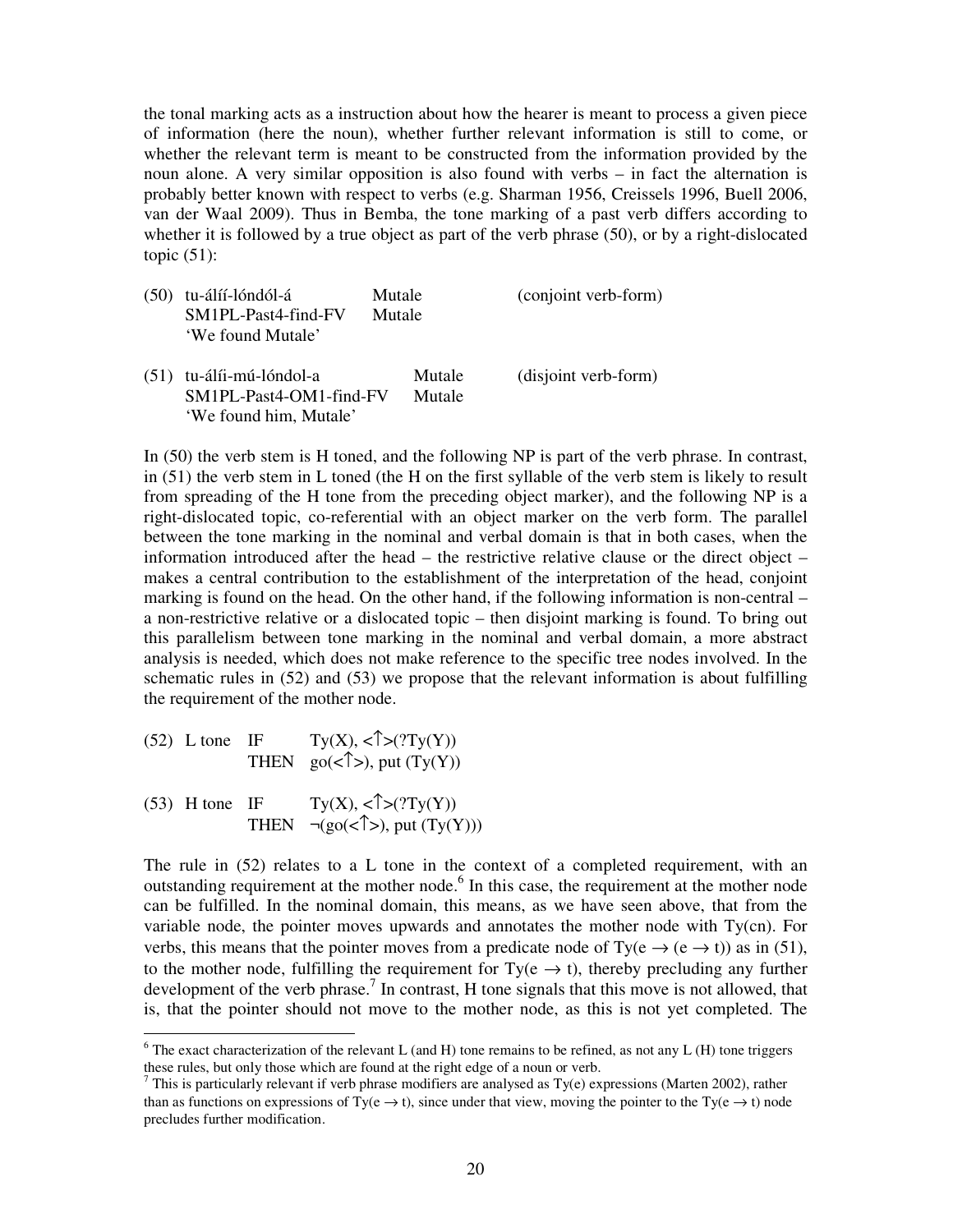formulation in (53) is not entirely satisfying to model this, as the negative lexical instruction does not preclude the application of computational rules to move the pointer to the mother node. However, the formulation does show the generality of the tone marking, and we will leave it as it is for the moment. The more important point is that while the tone marking on the relative clause discussed in sections 5.2 and 5.3 was analysed lexically, very much like a segmental morpheme, the tone marking on nouns is more akin to prosodic information. Like prosodic information, the H and L tones on nouns, and as we have seen on verbs, are associated with specific lexical items, but make a contribution independently of the particular lexical item they attach to. Hence our eventual analysis does not make reference to the lexical host, but aims at bringing out this contribution irrespective of lexical or indeed categorial context, by relating the tone marking to pointer movement, and thereby to the progression of the process of tree growth. Ultimately the conjoint-disjoint alternation on both nouns and verbs shows that tone marking contributes to structure building at a more abstract level, by providing hearers with information about the time-linear process of constructing semantic representations, independent of the specific representation to be built.

# **6. Conclusions**

In this paper we have developed an analysis of Bemba relatives with specific attention to the tonal properties of relative clauses and head nouns. Bemba distinguishes two relative clause strategies, the pronominal and the tonal strategy, the latter of which is only available in restrictive subject relatives. We have proposed an analysis of this difference which turns on the two different Ty(e) positions within the DS representation of nominal structure, and the corresponding formula values copied from the two positions. While in the pronominal strategy, the pronominal element provides a copy of the formula of the head noun and can thus be used to express both restrictive and non-restrictive readings, the tonal strategy requires a lexically provided copy of a nominal variable, and can thus express only restrictive readings. In addition, Bemba has headless relatives which can only be formed with the pronominal strategy. Because headless relatives cannot be formed with the tonal strategy, which is only available to restrictive relatives, and in view of the absence of quantified headless relatives, we have argued that headless relatives are formed in the context of a contextually inferred term which serves as the host of the relative clauses, as in non-restrictive relatives. However, due to the severe underspecification of this term, the information from the relative functions as the only restriction of the head, so that even though technically not a restrictive relative, the interpretation of headless relatives often comes close to a restrictive interpretation, even though due to a different reason. Finally, head nouns are tonally distinguished, differentiating between restrictive and non-restrictive heads, and we have proposed that this reflects a prosodically marked instruction on whether the current task can be completed, or whether further lexical input is required to do so.

 The analysis we have proposed is embedded in a wider argument about the relation between syntax and phonology. We have used the Bemba facts to show how phonological information can be seen as contributing to the establishment of semantic representation in a parsing model like Dynamic Syntax. The analysis shows that tonal marking can be related to the time linearity of natural language parsing, providing hearers with information about anticipated parsing steps. In particular the parallelism in tone marking between head nouns and verbs provides striking confirmation for this view. We were thus concerned in this paper not so much with providing an analysis for Bemba relatives, for which perfectly good analyses exist (Kula and Cheng 2007, Kula 2007), but rather with gauging to what extent the particular interaction between prosody and interpretation found in Bemba relatives is compatible with the DS view of linguistic knowledge as parsing oriented. We have shown that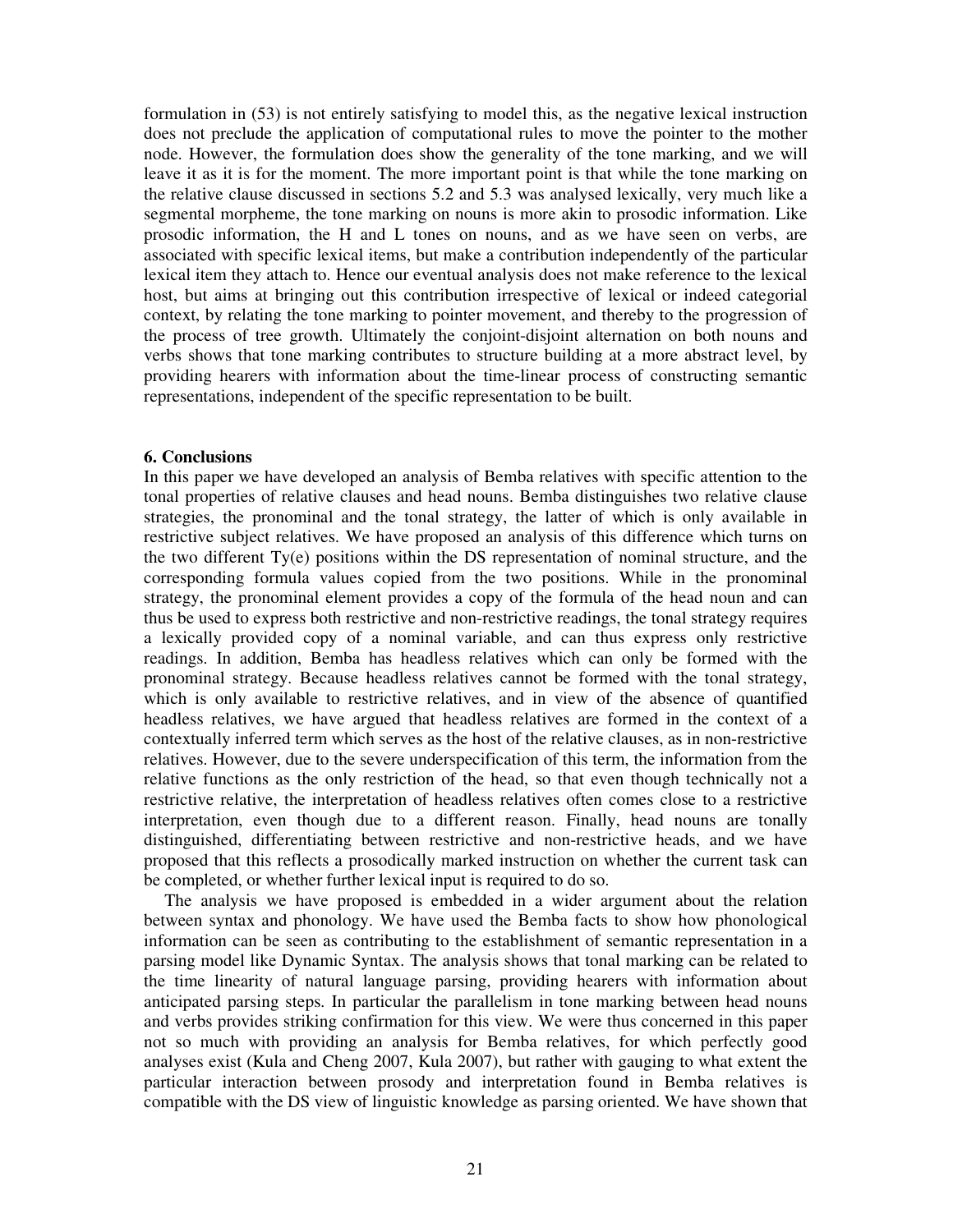the Bemba data provide evidence for the DS perspective, and that the analyses presented here require no independent syntactic and phonological structures to be assumed. Rather, both syntactic and phonological information contribute to the way semantic representations are built on-line.

# **References**

- Blackburn, Patrick & Wilfried Meyer-Viol, 1994, Linguistics, logic and finite trees. *Bulletin of the Interest Group for Pure and Applied Logic* 2: 3-29
- Buell, Leston, 2006, The Zulu conjoint/disjoint verb alternation: Focus or constituency? In Laura Downing, Lutz Marten & Sabine Zerbian, eds., *Papers in Bantu Grammar and Description*, *ZAS Papers in Linguistics* 43: 9-30.
- Cann, Ronnie, Ruth Kempson & Lutz Marten, 2005, *The Dynamics of Language*. Oxford: Elsevier.
- Carstens, Vicky, 1991, *The Morphology and Syntax of Determiner Phrases in Kiswahili*, Doctoral Dissertation, UCLA.
- Cheng, Lisa & Nancy C. Kula, 2006, Syntactic and phonological phrasing in Bemba relatives. In Laura Downing, Lutz Marten & Sabine Zerbian, eds., *Papers in Bantu Grammar and Description*, *ZAS Papers in Linguistics* 43: 31-54.
- Chomsky, Noam, 1995, *The Minimalist Program*. Cambridge, Mass.: MIT Press.
- Contini-Morava, Ellen, 2002, (What) do noun class markers mean? In Wallis Reid and Ricardo Otheguy, eds., *Signal, Meaning, and Message: Perspectives on Sign-Based Linguistics*. Amsterdam/Philadelphia: John Benjamins, 3-64.
- Creissels, Denis, 1996, Conjunctive and disjunctive verb forms in Setswana, *South African Journal of African Languages* 16, 109-115.
- Hyman, Larry Michael & Francis X. Katamba, 1993, The augment in Luganda: Syntax or pragmatics? In Sam A. Mchombo, ed., *Theoretical Aspects of Bantu Grammar*, Stanford: CSLI, 209-256.
- Ferrari-Bridgers, Franca, 2009, A novel semantic and syntactic analysis of the Luganda initial vowel, ms. Iona College, New Rochelle.
- Givón, Talmy, 1969, Studies in ChiBemba and Bantu grammar, PhD dissertation, University of California Los Angeles.
- Inkelas, Sharon & Draga Zec, 1990, *The Phonology-Syntax Connection*. Chicago: CSLI Publications.
- Jackendoff, Ray, 2002, *Foundations of Language: Brain, Meaning, Grammar, Evolution*. Oxford: Oxford University Press.
- Kaye, Jonathan, 1989, *Phonology: A Cognitive View*. Hillsdale, NJ.: Lawrence Erlbaum.
- Kempson, Ruth & Akiko Kurosawa, fcmg., At the syntax pragmatics interface: Japanese relative clause construal. In H. Hoshi, ed., *Language, Mind and Brain*, Kuroshio.
- Kempson, Ruth, Lutz Marten & Nhlanhla Thwala, 2010, SiSwati clefts: The meeting ground of context and contrast, this volume.
- Kempson, Ruth, Wilfried Meyer-Viol & Dov Gabbay, 2001, *Dynamic Syntax: The flow of natural language*. Oxford: Blackwell.
- Kiaer, Jieun, 2005, Incremental parsing in Korean: At the syntax-phonology interface. Ms., Kings College London.
- Kiaer, Jieun, 2007, Processing and interfaces in syntactic theory: the case of Korean, PhD dissertation, King's College London.
- Kula, Nancy C., 2002, The phonology of verbal derivation in Bemba. PhD dissertation, University of Leiden. LOT dissertation series 65.